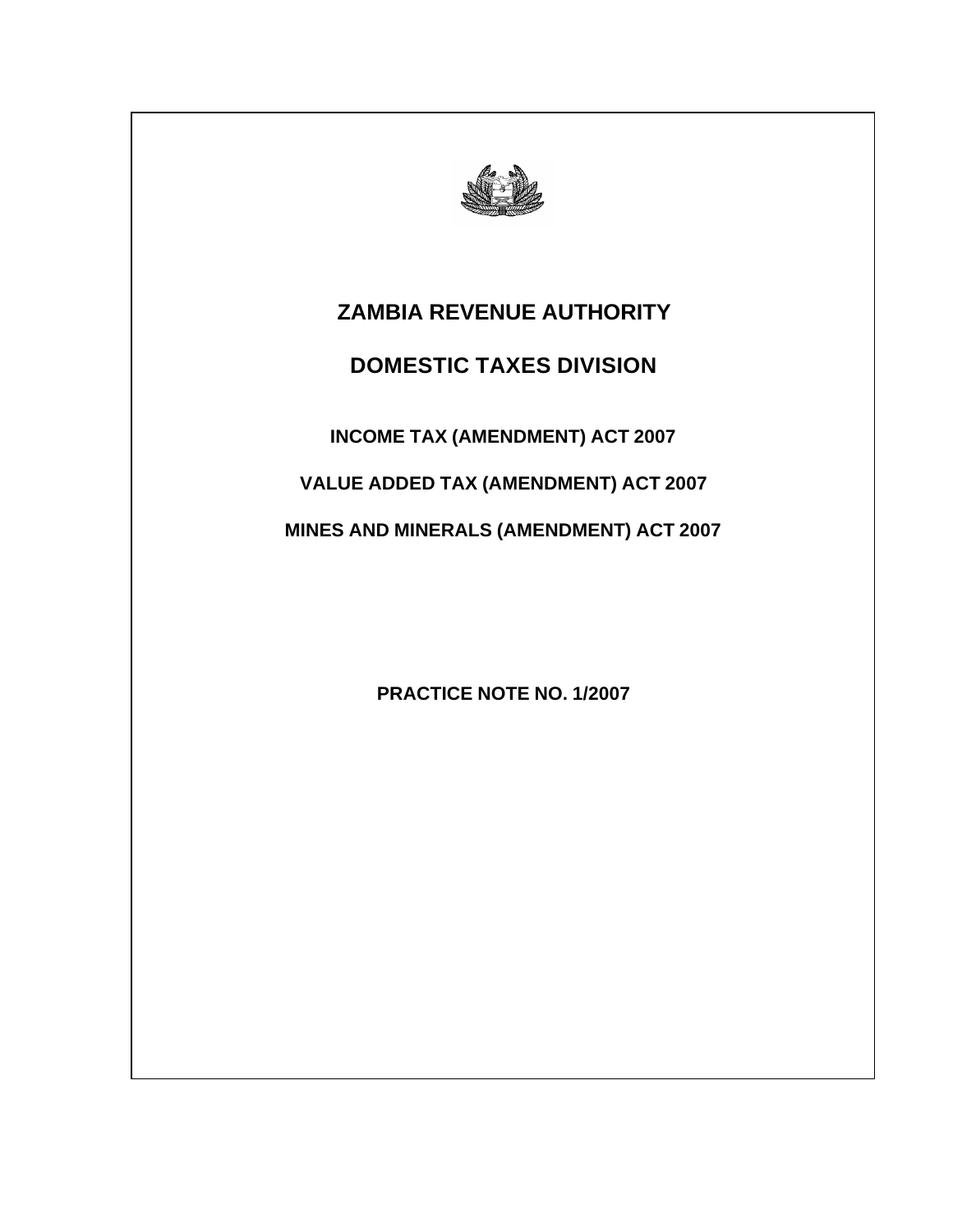# **CONTENTS**

|                |                                                                             |    | <b>PAGE</b> |
|----------------|-----------------------------------------------------------------------------|----|-------------|
| 1.             | <b>GENERAL</b>                                                              |    | 3           |
| 2.             | SUMMARY OF THE PRINCIPAL CHANGES                                            |    | 4           |
| 3.             | <b>COMMENTARY ON THE INCOME TAX</b><br>(AMENDMENT) ACT 2007                 |    | 8           |
| 4.             | COMMENTARY ON THE MINES AND MINERALS<br>(AMENDMENT) ACT 2007                |    | 14          |
| 5.             | COMMENTARY ON THE VALUE ADDED TAX<br>(AMENDMENT) ACT 2007                   |    | 16          |
| 6.             | <b>OTHER MATTERS</b>                                                        |    | 19          |
| 7 <sub>1</sub> | <b>ZAMBIA REVENUE AUTHORITY -</b><br><b>DOMESTIC TAXES DIVISION OFFICES</b> | 28 |             |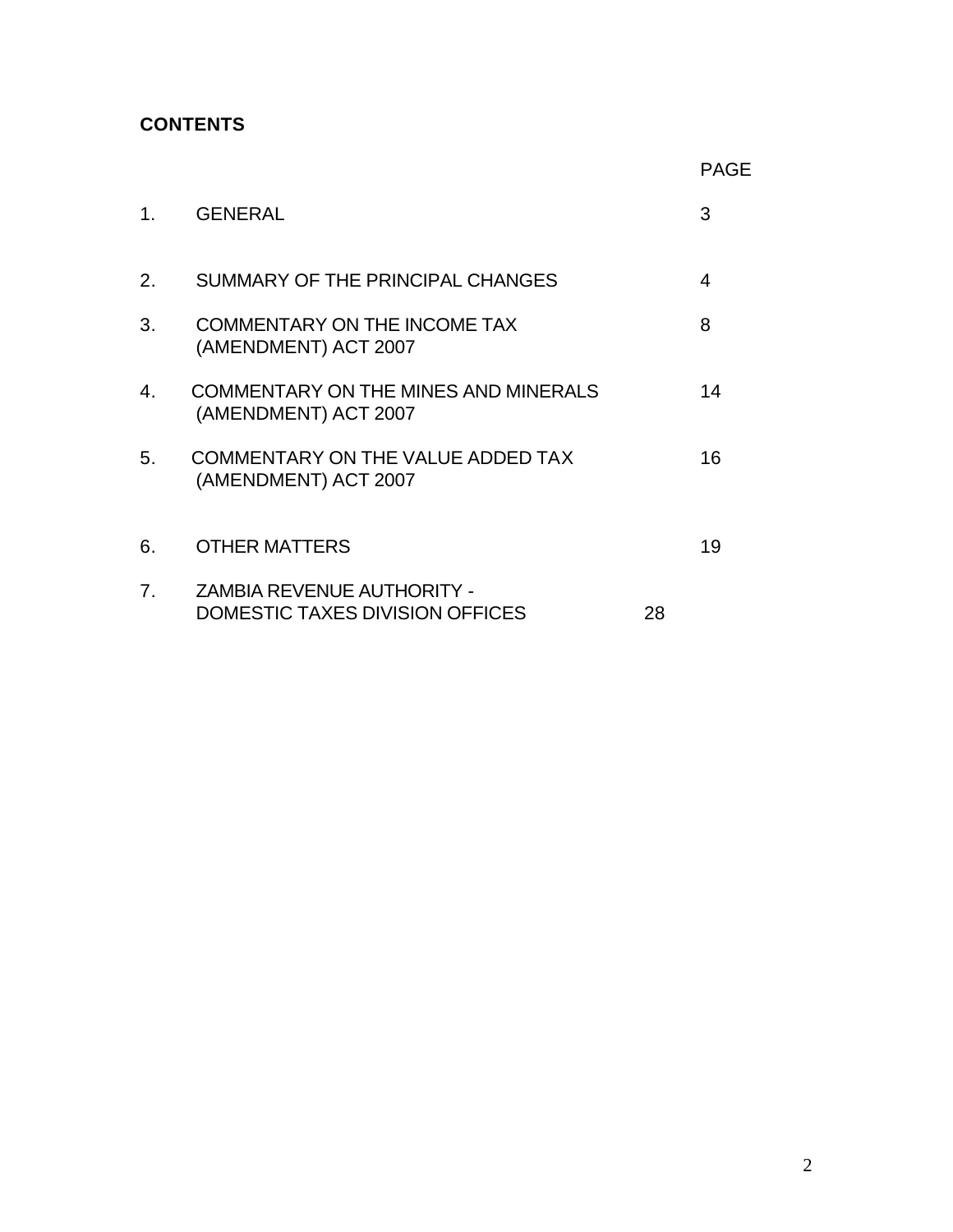## **1.0 GENERAL**

This **PRACTICE NOTE** describes the various changes introduced by the Income Tax (Amendment) Act 2007; Mines and Minerals (Amendment) Act 2007.and the Value Added Tax (Amendment) Act 2007

The commentary is for general guidance only and is not to be taken as authority in any particular case.

The commentary is not exhaustive and does not, therefore, affect any person's right of appeal on any point concerning their liability to tax, nor does it preclude any discretionary treatment which may be allowed under the Act.

Inquiries may be made at the nearest office of the Zambia Revenue Authority, Domestic Taxes Division or Customer Services Centres, in Lusaka and Kitwe.

**COMMISSIONER-GENERAL**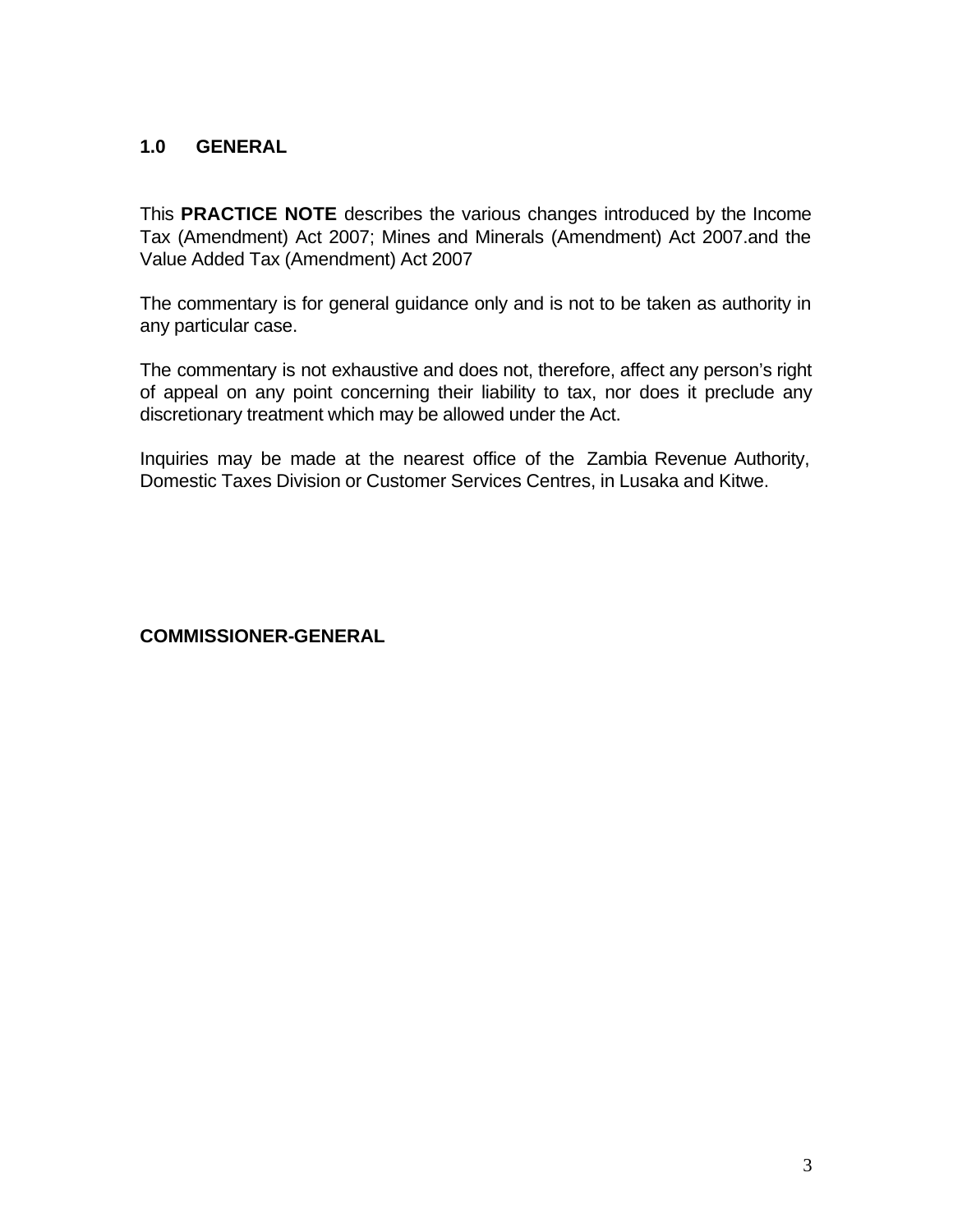# **2.0 SUMMARY OF INCOME TAX ACT CHANGES**

# **ITA Section**

|                | <b>Subject</b>                                                                                                                                                                                                                                                            | Para           | Page |
|----------------|---------------------------------------------------------------------------------------------------------------------------------------------------------------------------------------------------------------------------------------------------------------------------|----------------|------|
| 1              | Title and commencement                                                                                                                                                                                                                                                    | 3.1            | 8    |
| $\overline{2}$ | (a) Amends the definition of the word "dividend".<br>(b) Amends the definition of "effective"<br>shareholder".                                                                                                                                                            | 3.2.1<br>3.2.2 | 8    |
|                | (c) Introduces a new definition of "management or<br>consultant fee".                                                                                                                                                                                                     | 3.2.3          |      |
|                | (d) Introduces the definition of "finance lease".<br>(e) Amends the definition of "mining operations".                                                                                                                                                                    | 3.2.4          |      |
| 21             | Increases the exempt portion of terminal benefits.                                                                                                                                                                                                                        | 3.3            | 9    |
| 37             | Increases the allowable pension contribution.                                                                                                                                                                                                                             | 3.4            | 9    |
| 63             | Prohibits the Commissioner-General from<br>assessing interest earned by individuals & exempt<br>organisations from Government Bonds, which has<br>been subjected to withholding tax.                                                                                      | 3.5            | 9    |
| 64A            | Provides for the exclusion from Turnover Tax of<br>persons who opt for voluntary registration under the<br>Value Added Tax Act.                                                                                                                                           | 3.6            | 9    |
| 71             | Provides for the separate taxation of business<br>income under turnover tax and employment<br>income.                                                                                                                                                                     | 3.7            | 9    |
| 81C            | Introduces an Advance Tax on income in respect of<br>imported goods.                                                                                                                                                                                                      | 3.8            | 10   |
| $2^{nd}$ Sch   | Substitutes any reference to "Small Enterprises<br>Development Board (SEDB) Act" with "Zambia<br>Development Agency (ZDA) Act".                                                                                                                                           | 3.9            | 11   |
| $5th$ Sch.     | (a) Introduces a deduction of "improvement"<br>allowance" on any industrial or commercial<br>building for any person approved under the<br>Zambia Development Agency (ZDA) Act.<br>(b) Provides for a lessee to claim capital<br>allowances on plant & machinery acquired | 3.10.1         | 11   |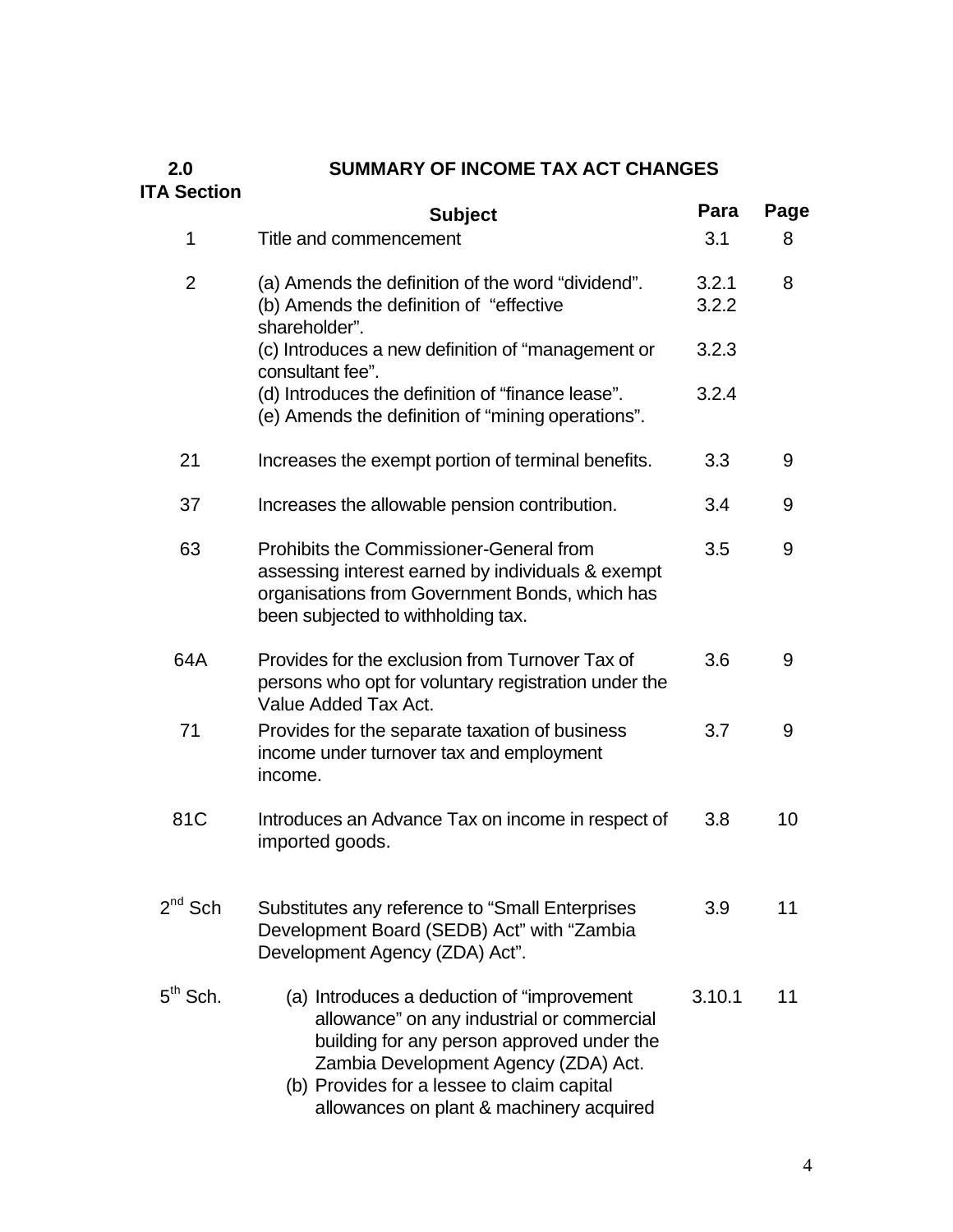|                         | through a finance lease.                                                                                                                                                                                                                       | 3.10.2           |                 |
|-------------------------|------------------------------------------------------------------------------------------------------------------------------------------------------------------------------------------------------------------------------------------------|------------------|-----------------|
|                         | (c) Introduces the rate for "improvement"<br>allowance".<br>(d) Reduces the Thin Capitalisation Ratio for<br>Mining Companies.                                                                                                                 | 3.10.3<br>3.10.4 | 12 <sup>2</sup> |
| Charging<br>Sch.        | (a) Increases the Tax Credit for Persons with<br>Disabilities.                                                                                                                                                                                 | 3.11.1           | 12 <sup>2</sup> |
|                         | (b) Increases the exempt income threshold and<br>lowers the tax rates.                                                                                                                                                                         | 3.11.2           |                 |
|                         | (c) Increases the tax rates for a Large Scale<br>Mining Company.                                                                                                                                                                               | 3.11.3           |                 |
|                         | (d) Introduces Tax Incentives for persons<br>operating in priority sectors under the<br>Zambia Development Agency (ZDA) Act.                                                                                                                   | 3.11.4           | 13              |
|                         | (e) Introduces a tax rate for advance tax on<br>income in respect of Imported goods.                                                                                                                                                           | 3.11.5           |                 |
|                         | (f) (i) Limits withholding tax on Treasury Bills $\&$<br>Government Bonds as the final tax to<br>Individuals, Charities & other exempt<br>bodies.<br>(ii) Increases the rate of withholding tax for<br>holders of large-scale mining licences. | 3.11.6           |                 |
|                         | Substitutes any references to "section twenty-three<br>of the Mines & Minerals Act" wherever they appear<br>in the Income Tax Act with "section twenty-five of<br>the Mines & Minerals Act".                                                   | 3.12             | 14              |
| M.M.A<br><b>Section</b> | <b>SUMMARY OF MINES AND MINERALS ACT</b><br><b>CHANGES</b>                                                                                                                                                                                     |                  |                 |
| 1                       | Title and commencement                                                                                                                                                                                                                         | 4.1              | 14              |
| $\overline{2}$          | (a) Amends the definition of "mining"                                                                                                                                                                                                          | 4.2.1            | 14              |
|                         | operations";<br>(b) Introduces a new definition of "mineral<br>processing"                                                                                                                                                                     | 4.2.2            |                 |
| $\overline{7}$          | Prohibits the granting of a mining right to an<br>individual or company whose operations consists                                                                                                                                              | 4.3              | 14              |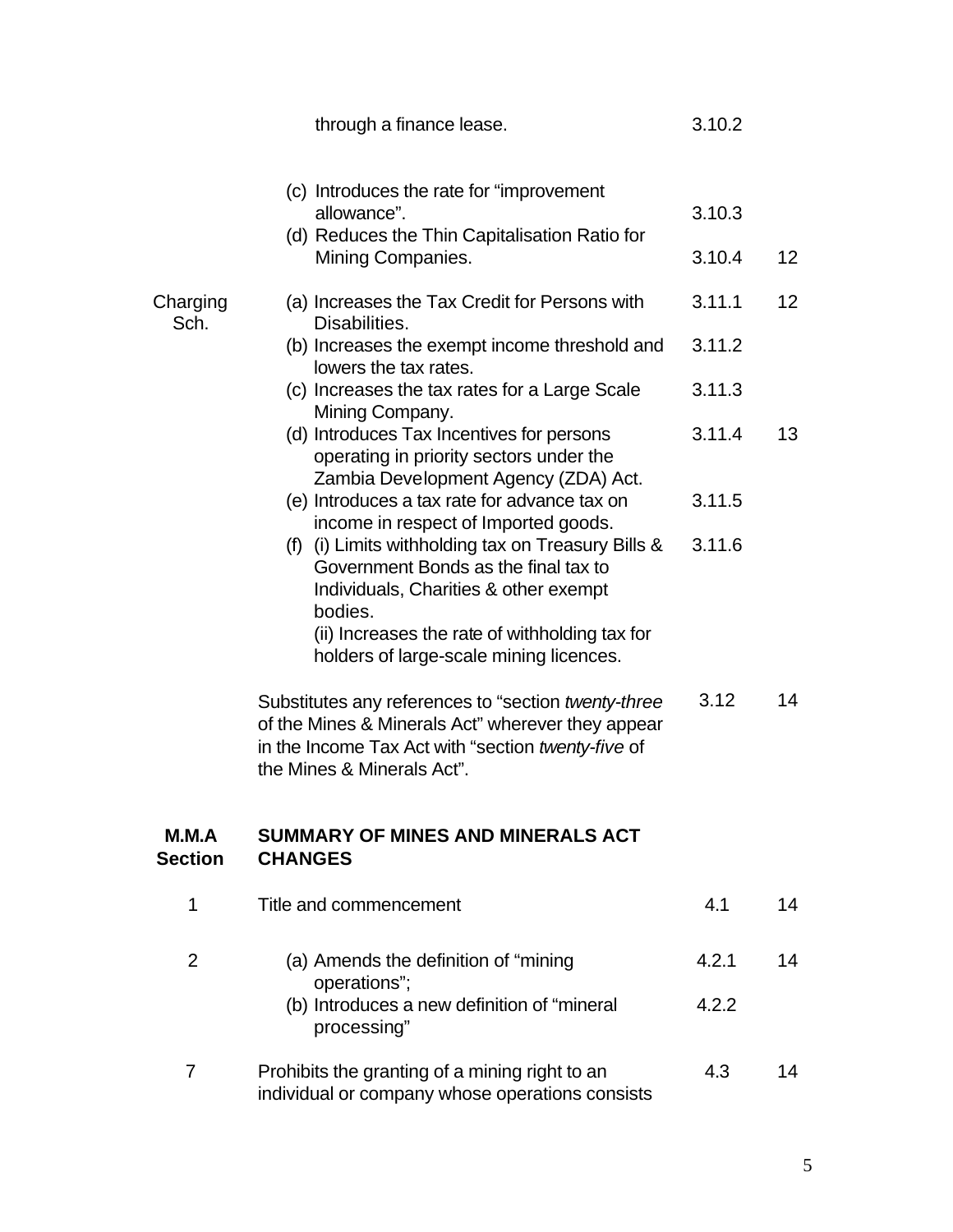# solely of mineral processing.

| 9                                          | (a) Provides for development agreements to be<br>subordinate to the law;<br>(b) Provides for the exclusion of fiscal matters<br>in development agreements.                                                                                                                                                                   | 4.4   | 14 |
|--------------------------------------------|------------------------------------------------------------------------------------------------------------------------------------------------------------------------------------------------------------------------------------------------------------------------------------------------------------------------------|-------|----|
| 66                                         | (a) Introduces a new mineral royalty regime<br>based on type of minerals extracted;<br>(b) Increases the mineral royalty rate for base<br>metals.                                                                                                                                                                            | 4.5   | 15 |
| <b>VAT Act</b><br><b>Section</b>           | <b>SUMMARY OF VALUE ADDED TAX CHANGES</b>                                                                                                                                                                                                                                                                                    |       |    |
| 1                                          | Title and commencement                                                                                                                                                                                                                                                                                                       | 5.1   | 16 |
| 2                                          | Introduces the definition of the word<br>"Disbursements"                                                                                                                                                                                                                                                                     | 5.2.1 | 16 |
| 3A                                         | Amends the definition of the "Sole Proprietorship"                                                                                                                                                                                                                                                                           | 5.3   | 16 |
| 17A                                        | Introduces a requirement for taxpayers to provide<br>proof of disbursements                                                                                                                                                                                                                                                  | 5.4   | 17 |
| <b>Statutory</b><br><b>Instrument</b><br># |                                                                                                                                                                                                                                                                                                                              |       |    |
| 18 of 2007                                 | Provides for standard rating of supplies made to<br>privileged persons                                                                                                                                                                                                                                                       | 5.5   | 17 |
| 19 of 2007                                 | Provides for:<br>The consolidation of the Minimum Taxable<br>(a)<br>Value schedule;<br>The inclusion of cell phone talk time and<br>(b)<br>mineral water on the Minimum Taxable<br>Value schedule; and<br>The removal of the requirement to<br>(c)<br>prescribe recommended prices through a<br><b>Statutory Instrument.</b> | 5.6   | 17 |
| 21 of 2007                                 | (a) Provides for a taxable supplier to reclaim<br>twenty per centum of the input tax incurred                                                                                                                                                                                                                                | 5.7   | 18 |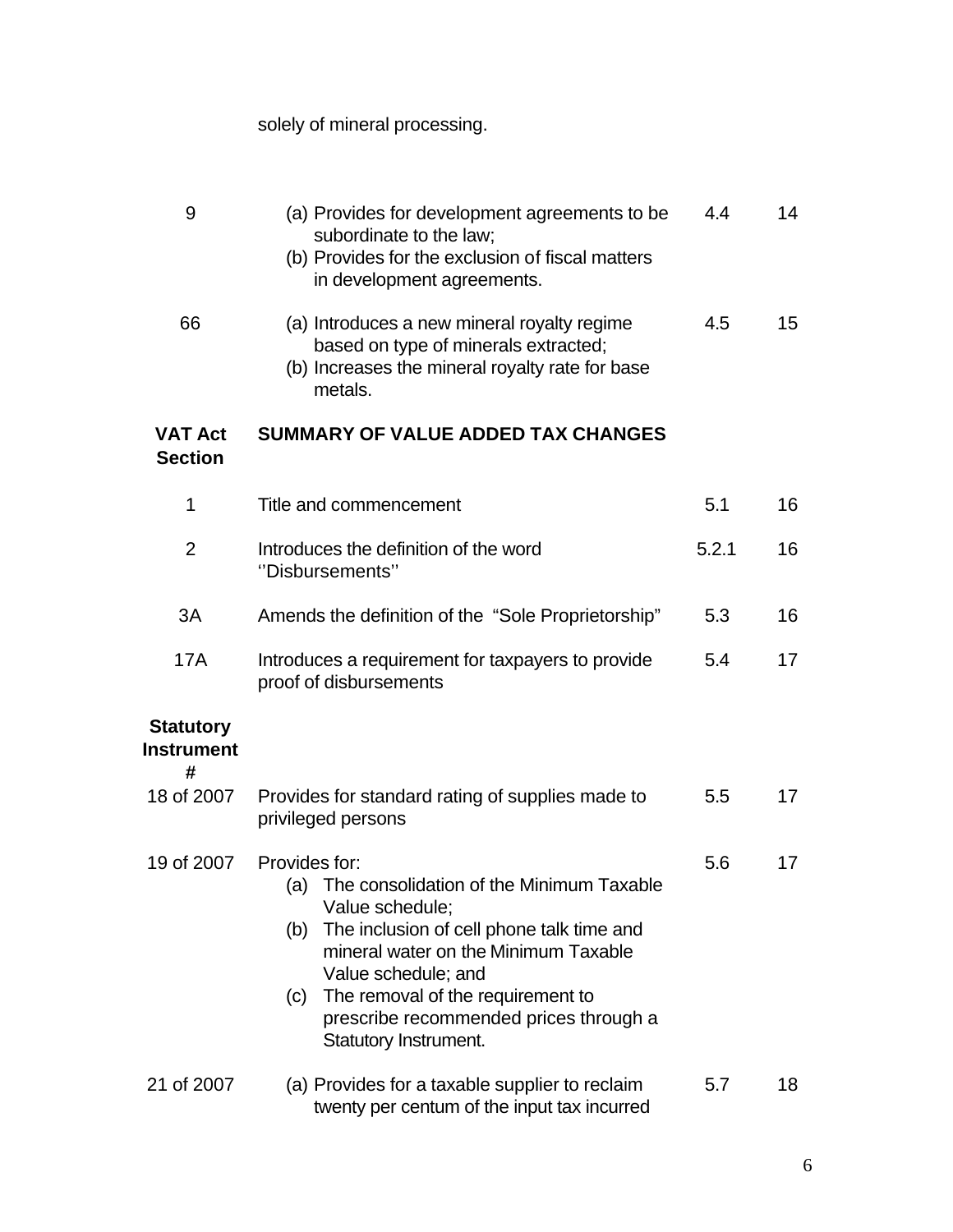|                                                   | on purchases of Petrol.<br>(b) Excludes a taxable supplier who doesn't<br>register within the time required from<br>claiming input tax.       |       |    |
|---------------------------------------------------|-----------------------------------------------------------------------------------------------------------------------------------------------|-------|----|
| 22 of 2007                                        | (a) Removes Periodicals from the exemption<br>schedule.<br>(b) Exempts the interest component of a<br>Finance Lease.                          | 5.8   | 18 |
| <b>Gazette</b><br>Notice #80<br>of 2007<br>Rule # |                                                                                                                                               |       |    |
| 17                                                | Reintroduces voluntary registration.                                                                                                          | 5.9.1 | 18 |
| 18                                                | (a) Clarifies the documentary evidence required<br>for proof of export of ancillary services.<br>(b) Prescribes the designated ports of exit. | 5.9.2 | 19 |
| 20                                                | Introduces new procedures for claiming of input tax<br>paid by diplomats & designated officials.                                              | 5.9.3 | 19 |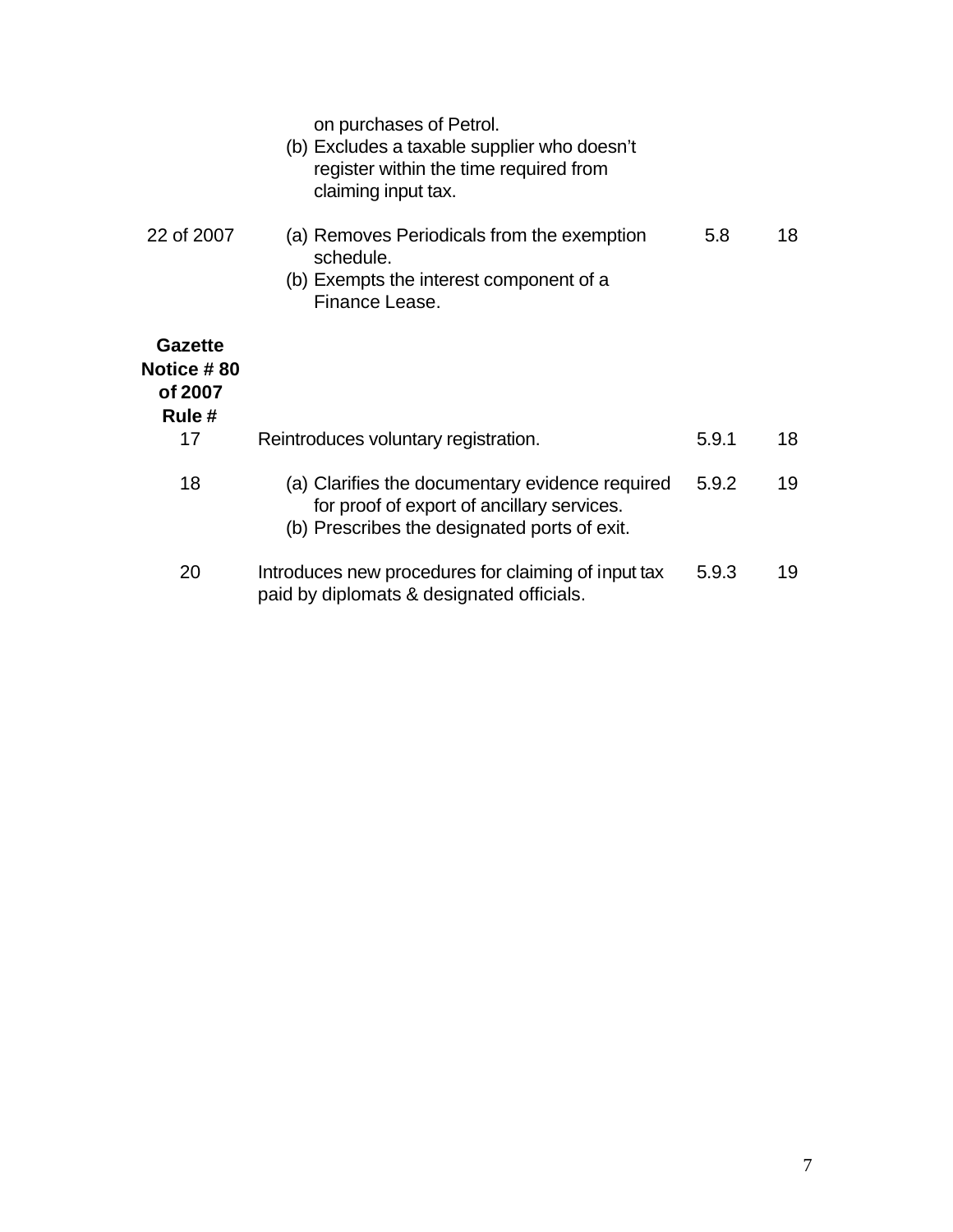## **3.0 COMMENTARY ON AMENDMENTS TO THE INCOME TAX ACT**

#### **3.1 SECTION 1: TITLE AND COMMENCEMENT**

The amendments to the Income Tax Act shall come into effect on  $1<sup>st</sup>$  April 2007.

#### **3.2 SECTION 2: INTERPRETATION**

- **3.2.1 Dividend** The definition of "dividend" has been amended by the deletion of the words "or any amount deemed to have been distributed pursuant to the provisions of section *ninety-five*". This is meant to correct a drafting error as the said reference became obsolete following the amendment of section *ninety-five*.
- **3.2.2 Effective Shareholder**  the definition has been amended by insertion of the word "with" after the words "either alone or". This is meant to correct a drafting error, as the word "with" was inadvertently omitted.
- **3.2.3 Management or Consultant Fee -** introduces a new definition of "management or consultant fee", as - *"a payment in any form, other than an emolument, for or in respect of any creation, design, development, installation and maintenance of any information technology or solution, programme or system, administrative, consultative, managerial, technical, or any other service of a like nature*". The amendment seeks to make it clear that information communication technology (ICT) services are included in the definition of "management or consultant fee".
- **3.2.4 Finance Lease –** introduces a definition of "finance lease", as a *"lease of implements, machinery, or plant where – (i) the term of the lease, including any period under an option to renew, is equal to or exceeds seventy five per centum of the effective life of the leased implement, plant or machinery; (ii) the lessee has an option to purchase the implement, plant or machinery at the expiration of the lease for a fixed or determinable price; (iii) the estimated residual value of the implement, plant or machinery at the expiration of the lease term is less than twenty-five per centum of its fair market value at the commencement of the lease; or (iv) the lessor does not retain the risks & rewards of ownership."* The introduction of this definition has been done to facilitate the new tax treatment of a finance lease that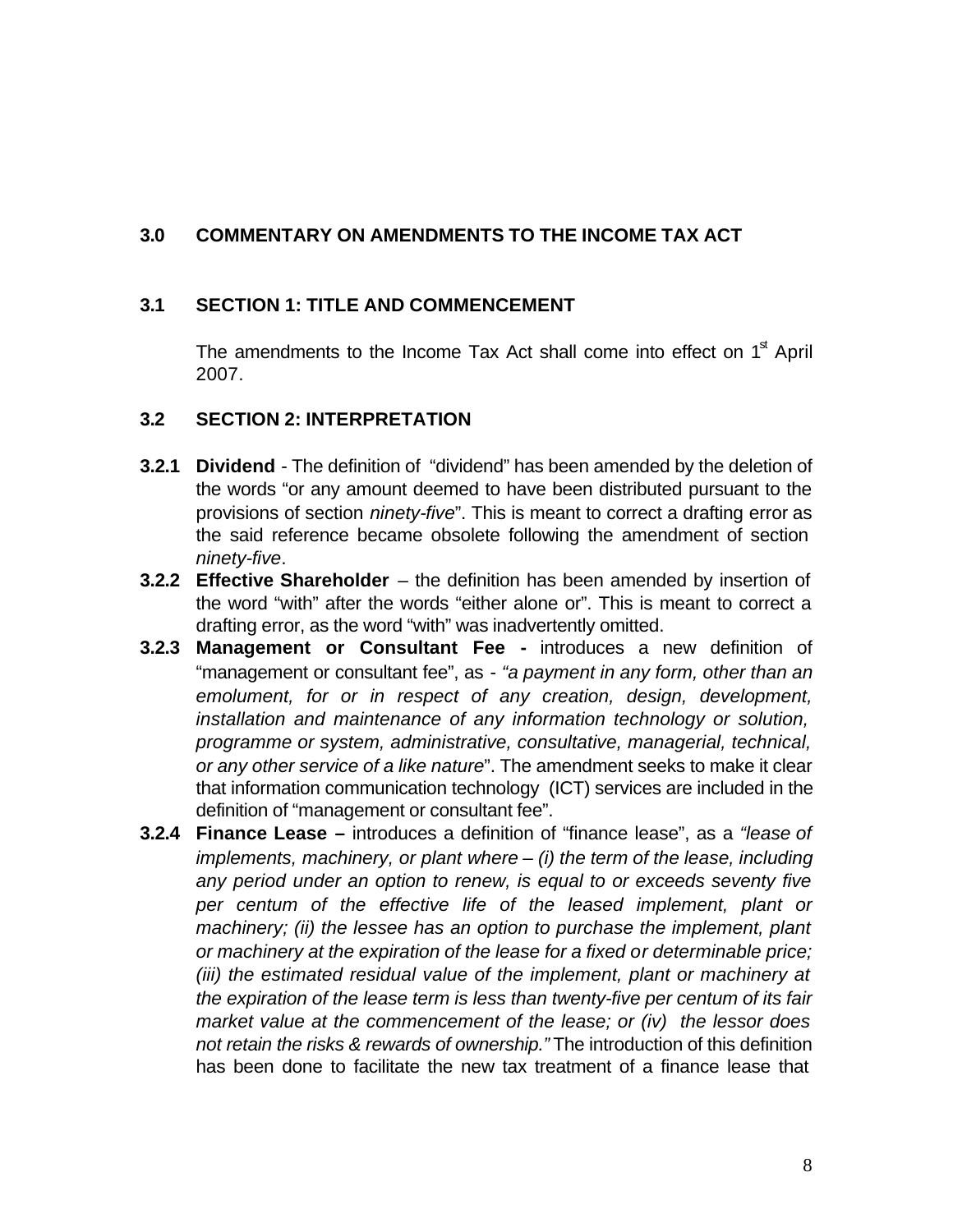recognises its commercial substance as that of a loan. See paragraph 3.10.2 for new tax treatment.

**3.2.5 Mining Operations -** a new definition has been introduced to mean *"any operation carried out under a mining right referred to in section six of the Mines & Minerals Act, but does not include operations including only mineral processing".* This has been done to harmonise the definition with the Mines & Minerals Act and to distinguish it from Mineral Processing, which falls under the ambit of Manufacturing. Any person solely carrying out mineral processing is not considered to be carrying out mining operations and therefore not entitled to the incentives there under.

## **3.3 SECTION 21(5): APPORTIONMENT OF GRATUITIES & COMPENSATION FOR LOSS OF OFFICE**

This amendment provides for the increase in the exempt threshold of terminal benefits from ten million kwacha to twenty million kwacha.

#### **3.4 SECTION 37: APPROVED FUND DEDUCTIONS**

This amendment provides for the increase in the allowable pension contribution from fifteen thousand kwacha per month or one hundred and eighty thousand kwacha per annum to one hundred and thirty five thousand kwacha per month or one million six hundred and twenty thousand kwacha per annum.

## **3.5 SECTION 63(1)(v): COMMISSIONER-GENERAL'S POWER TO ASSESS**

The amendment prohibits the Commissioner-General from assessing interest earned from Government Bonds by individuals; or charitable institution, body, person or trust exempted under Paragraph 5(1) & Paragraph 6(1) of the Second Schedule, which has been subjected to withholding tax. This means that the withholding tax deducted from the persons above is the final tax. As for other persons, the interest earned from Government Bonds shall be assessable.

## **3.6 SECTION 64A(2): TURNOVER TAX**

The amendment provides for the exclusion from Turnover Tax for persons who opt for voluntary registration under the Value Added Tax Act. This means such persons will now be eligible to register for Income Tax despite their turnover being below the two hundred million threshold.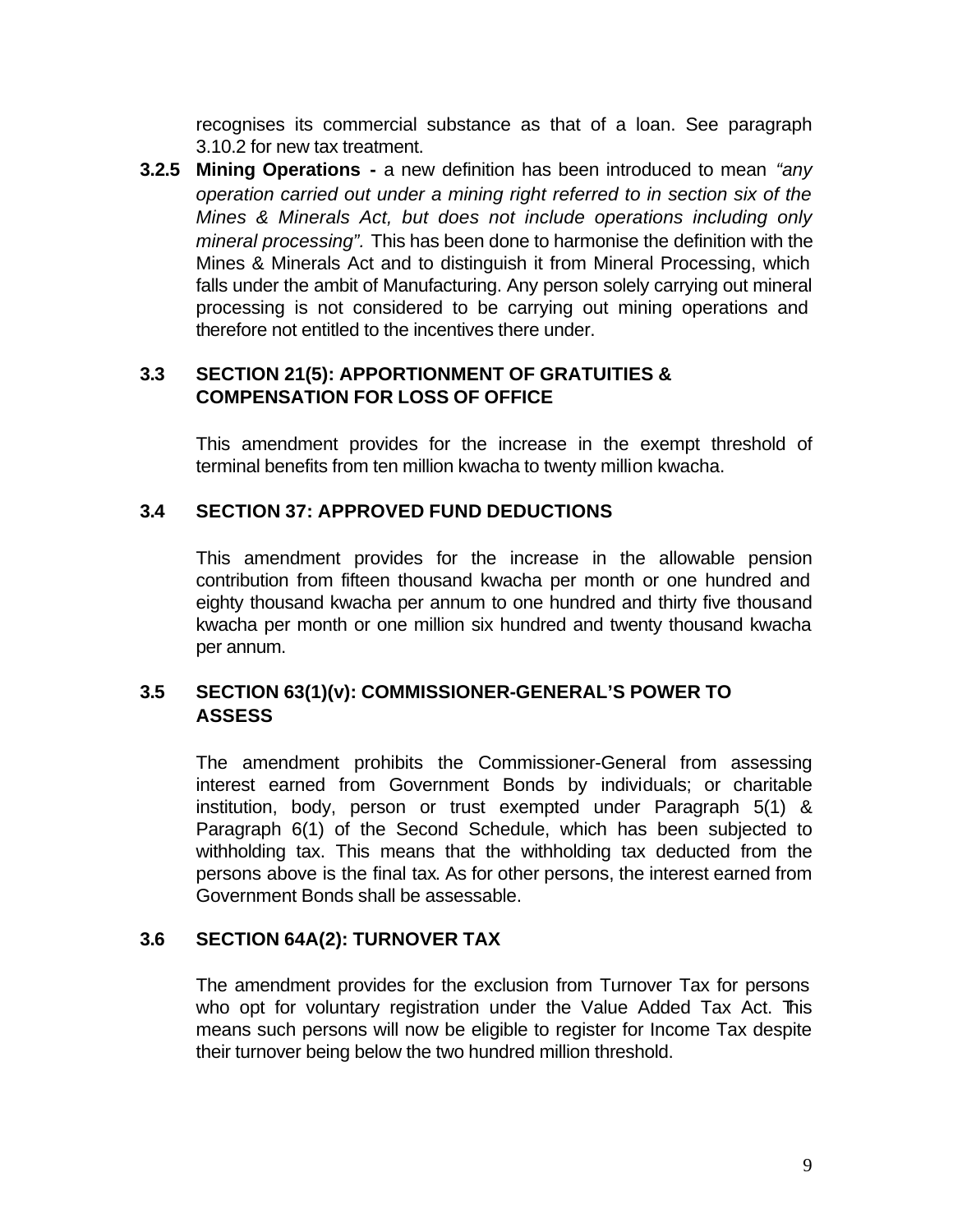## **3.7 SECTION 71(1): ASSESSMENT, CHARGE, COLLECTION & RECOVERY**

The amendment provides for the separate taxation of business income under turnover tax and employment income.

## **3.8 SECTION 81C: ADVANCE TAX ON INCOME IN RESPECT OF IMPORTED GOODS**

This amendment introduces an Advance Tax on income in respect of imported goods for commercial purposes but excludes goods imported for personal use.

The measure is intended to broaden the tax base by capturing unregistered business importers who make commercial imports.

**Computation of Advance Tax on Income in respect of Imported Goods** – The tax will computed at the point of entry at the rate of three per centum of the Value for Duty Purposes (VDP) of the goods and it is not the final tax.

Goods for commercial purposes include goods intended for resale, for provision of services or for use in the business. For example, the following importations will attract Advance Import Tax as these goods are considered to be for commercial purposes:

- (a) Goods for Resale A boutique owner imports clothes for resale.
- (b) Goods for Provision of Services A barber imports hair clippers.
- (c) Goods for Use in the Business A manufacturer of biscuits imports a computer for his accounting department.

Goods imported for personal use are those not intended for business and bought for private or domestic use.

**Exemptions** - Advance Import Tax shall not be imposed on the following:

- (a) Goods imported for personal use;
- (b) Persons, Partnerships & Organisations exempted by Statutory Instrument 29 of 2007:
	- **Government Ministries:**
	- Organisations whose income is exempt from tax under paragraph 4 part II of the Second Schedule to the Income Tax Act;
	- Organisations whose income is exempt from tax under paragraph 5 part III of the Second Schedule to the Income Tax Act;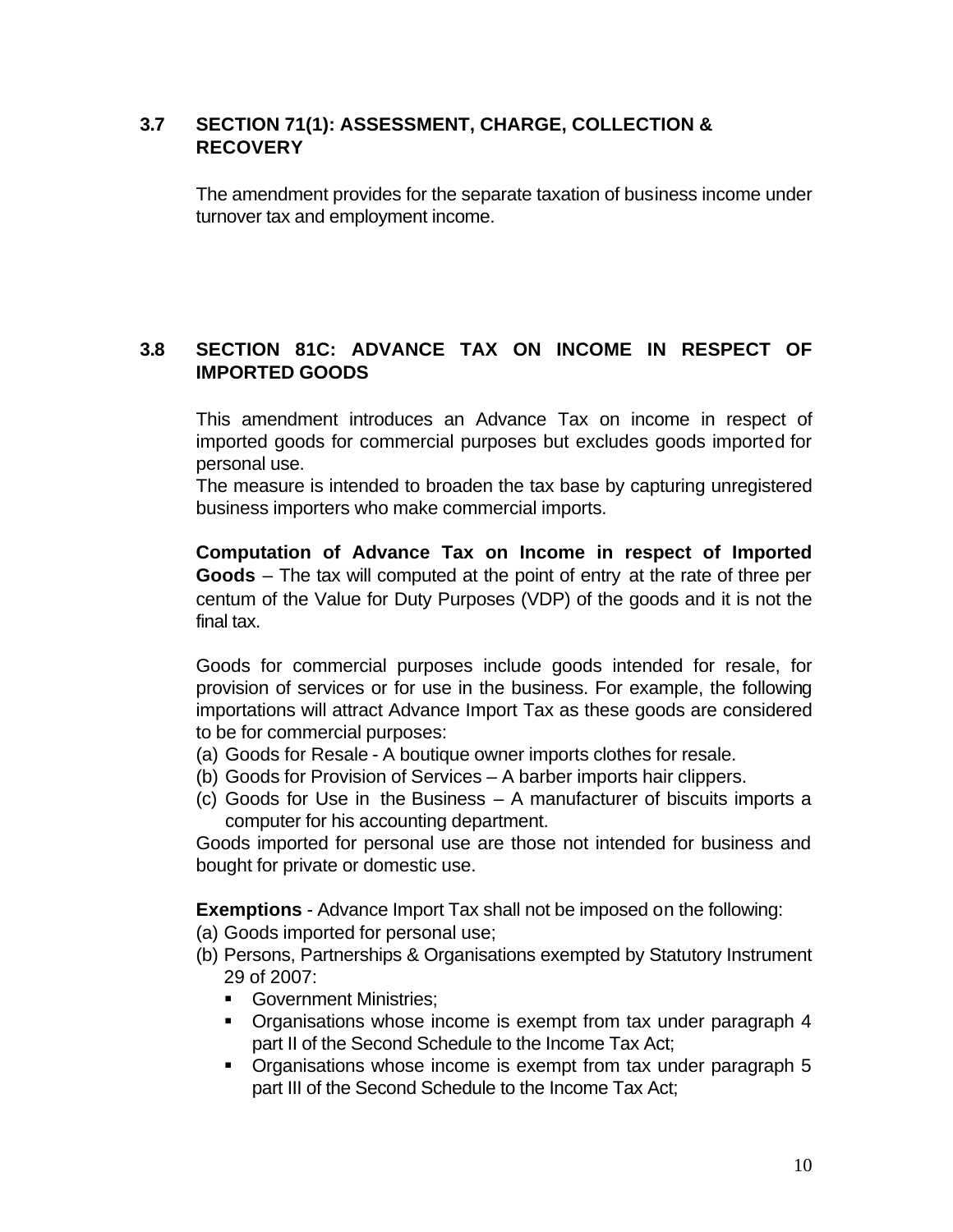- Organisations whose income is exempt from tax under paragraph 6(1) part III of the Second Schedule to the Income Tax Act;
- **Any Person or Partnership with a valid Tax Clearance Certificate &** TPIN issued by the Commissioner-General.

**Refunds Procedures –** A refund may be due to the importer who has paid Advance Import Tax and fulfils the following conditions;

- The Importer must be registered for Income or Turnover Tax;
- The Importer must submit an Income Tax Return or a Turnover Tax Remittance Card at the end of the respective Charge Year;
- The importer must provide proof of payment such as receipts and any other relevant documents
- The importer must make a claim, which will be subject to the refund processes as outlined in section *eighty-seven* of the Income Tax Act.

## **3.9 SECOND SCHEDULE PARAGRAPH 7(u)**

The amendment has introduced the following tax incentives for a person designated as a micro or small enterprise under the Zambia Development Agency Act:

- (a) Exemption from Income tax for the first three years for an enterprise located in an urban area.
- (b) Exemption from Income tax for the first five years for an enterprise located in a rural area

## **3.10 FIFTH SCHEDULE**

**3.10.1 Paragraph 4A Deduction of Improvement Allowance** - this amendment introduces a deduction of an Improvement Allowance at one hundred per centum of the original cost.

"*In ascertaining for any charge year the business profits of any person approved under the Zambia Development Agency Act, 2006 which in that year uses for business an industrial or commercial building which the person has constructed, or altered, a deduction, shall be allowed (called improvement allowance) for that charge year at a per centum of original cost to such person as set out in Part V*".

This allowance strictly applies to constructed or altered buildings, and not purchased ones. This measure is intended to encourage construction of new buildings. This allowance is in addition to other existing capital allowances.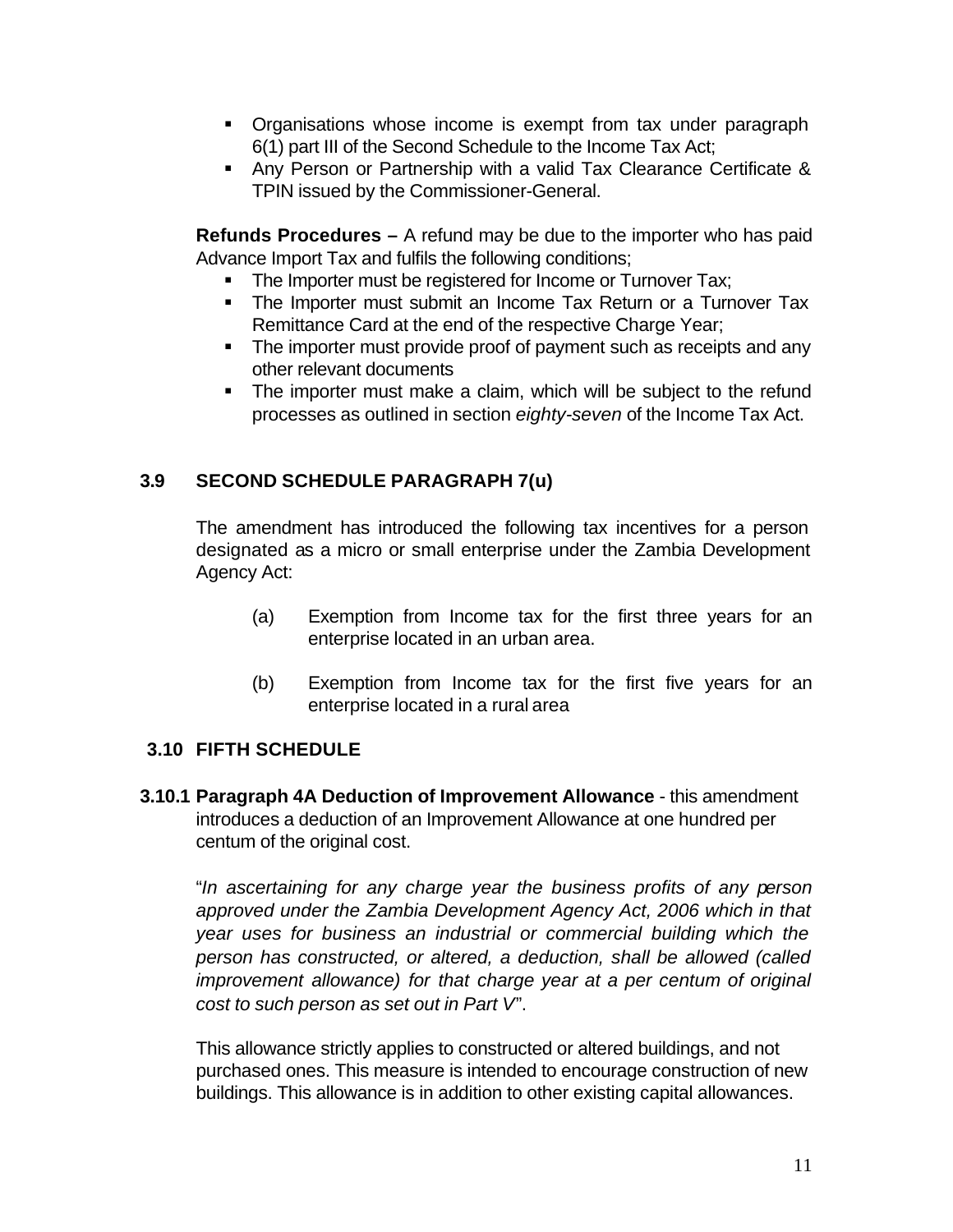- **3.10.2 Paragraph 10(2) Wear & tear Allowances for Implements, machinery & Plant –** this amendment provides for any person who acquires implements, machinery or plant through a finance lease (lessee) to claim capital allowances. This means that leasing companies (lessor) shall no longer claim capital allowances on assets leased through a finance leases. However, they will continue to claim capital allowances on assets leased through an operating lease.
- **3.10.3 Paragraph 18 Rates of Initial and Wear & Tear Allowances –** the amendment introduces a one hundred per centum rate for Improvement Allowance on Commercial & Industrial Buildings.
- **3.10.4 Paragraph 22A Disallowance of Interest in Certain Areas –** the amendment has reduced the Debt to Equity Ratio for Mining Companies from 2 to 1 to 3 to 1.

## **3.11 CHARGING SCHEDULE**

**3.11.1 Paragraph 1(1)(b) Tax Credit -** the amendment increases the Tax Credit for Persons with Disabilities from K36, 000 to K144, 000 per annum.

## **3.11.2 Paragraph 2(1)(c)(d)(e)(f) Rates of Tax -**

The amendment increases the annual tax-free income threshold for individuals from K3, 840,000 to K6, 000,000.

This means that an individual who earns up to K500, 000 per month or K6, 000,000 per annum shall not pay income tax.

The income of an individual is taxed as follows:

| <b>Income Bands</b>                         | <b>Rates</b> |
|---------------------------------------------|--------------|
| First K6, 000,000                           | @ 0%         |
| Between K6, 000,001 and up to K14, 400,000  | @ 25%        |
| Between K14, 400,001 and up to K62, 400,000 | @ 30%        |
| Above K62, 400,001                          | @ 35%        |

## **3.11.3 Paragraph 3(1)(e) Rates of Tax - Companies**

This amendment increases the company tax rate from 25% to 30% for any mining company holding a large scale mining licence issued under section *twenty-five* of the Mines & Minerals Act and carrying on the mining of base metals.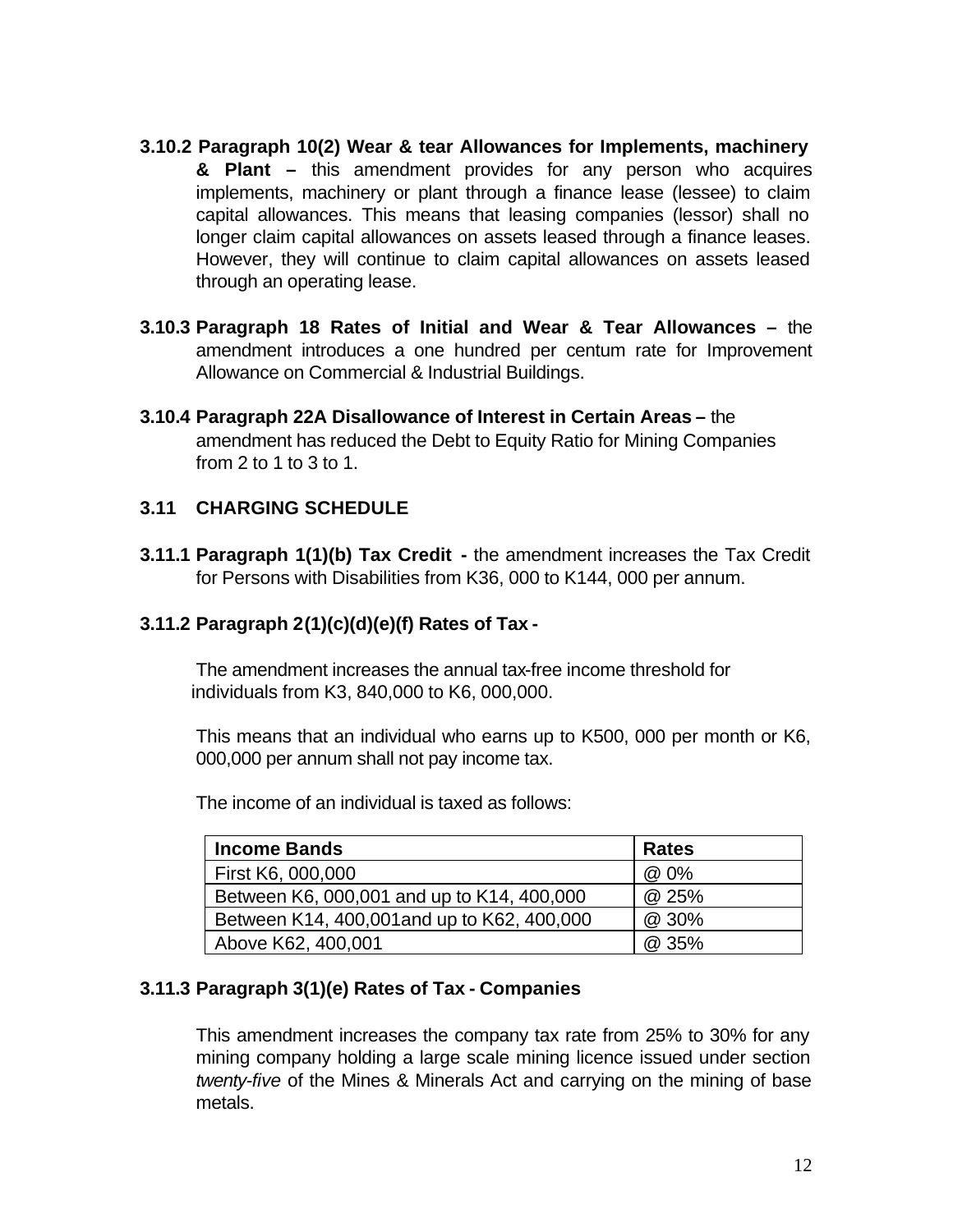However, any mining company holding a large scale mining licence issued under section *twenty-five* of the Mines & Minerals Act and carrying on the mining of base metals and is a party to a development agreement signed prior to 1<sup>st</sup> April 2007, pursuant to section *nine* of the Mines & Minerals Act, shall after the commencement of this Act renegotiate with the government the rate of tax to be paid by such company and any such rate which is agreed upon in the negotiations shall be the rate payable under the development agreement.

## **3.11.4 Paragraph 5(e)& 5(f) Rates of Tax – Special Cases**

This amendment introduces the following tax incentives for any business enterprise operating in a priority sector declared under the Zambia Development Agency Act, 2006: -

- (i) The income tax rate of 0% for a period of 5 years starting from the first year profits are returned;
- (ii) The applicable income tax rate shall be reduced by 50% from the  $6<sup>th</sup>$ to the  $8<sup>th</sup>$  year after profits are returned;
- (iii) The applicable income tax rate shall be reduced by 25% from the  $9<sup>th</sup>$ to the  $10^{th}$  year after profits are returned;
- (iv) 0% tax rate on dividends for a period of 5 years from the date of first declaration.

These incentives apply only to new investments.

## **3.11.5 Paragraph 6(2) Rates of Tax – Withholding Tax**

This amendment introduces a 3% tax rate (Advance Tax on Income in respect of imported goods) on the Value for Duty Purposes (VDP), of the goods imported.

## **3.11.6 Paragraph 7 Rates of Tax to be Deducted– Withholding Tax**

This amendment;

(i) Provides for restriction of withholding tax on Treasury Bills & Government Bonds as final tax only to individuals; or charitable institution, body, person or trust exempted under Paragraph 5(1) & Paragraph 6(1) of the Second Schedule. The applicable withholding tax rate is 15%.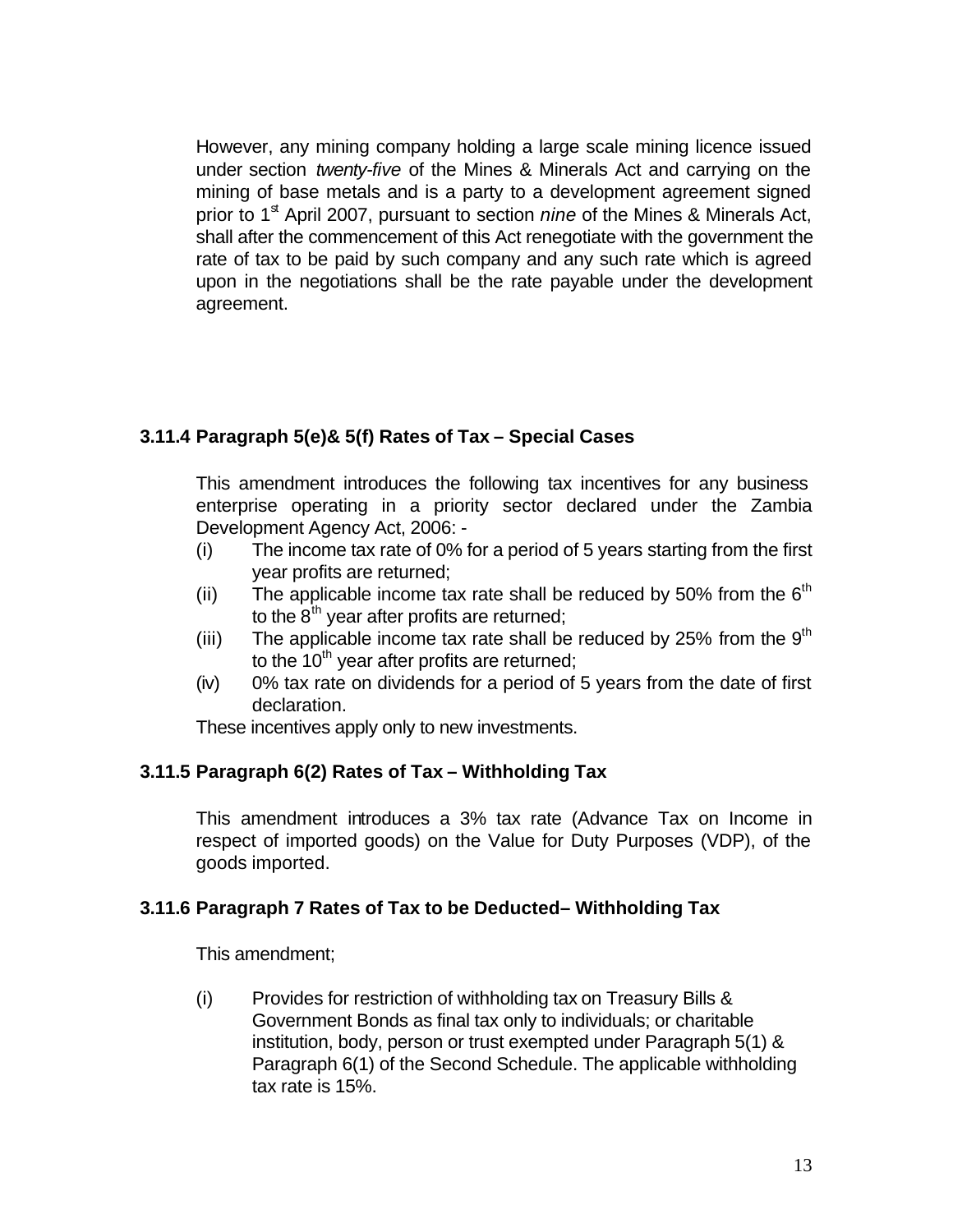$(i)$  Increases the rate of withholding tax from 0% to 15% on interest, management or consultant fees, interest & royalties for any mining company holding a large scale mining licence issued under section *twenty-five* of the Mines & Minerals Act and carrying on the mining of base metals.

However, any mining company holding a large scale mining licence issued under section *twenty-five* of the Mines & Minerals Act and carrying on the mining of base metals and is a party to a development agreement signed prior to 1<sup>st</sup> April 2007, pursuant to section *nine* of the Mines & Minerals Act, shall after the commencement of this Act renegotiate with the government the rate of withholding tax to be paid by such company and any such rate which is agreed upon in the negotiations shall be the rate payable under the development agreement.

#### **3.12 General Amendment**

This amendment substitutes the words "section *twenty-three* of the Mines & Minerals Act" wherever they appear in the Income Tax Act with the words "section *twenty-five* of the Mines & Minerals Act". This measure is intended to correct a drafting error.

## **4.0 COMMENTARY ON AMENDMENTS TO THE MINES AND MINERALS ACT**

## **4.1 SECTION 1: TITLE AND COMMENCEMENT**

The amendments to the Mines and Minerals Act shall come into effect on  $1^{\text{st}}$  April 2007.

#### **4.2 SECTION 2: INTERPRETATION**

- **4.2.1 Mining Operations** the amendment introduces a new definition of "mining operations" means *"any operation carried out under a mining right referred to in section six"*.
- **4.2.2 Mineral Processing**  the amendment introduces the definition of "mineral processing" means *"the practice of beneficiating or liberating valuable minerals from their ores which may combine a number of unit operations such as crushing, grinding, sizing, screening, classification, washing, froth flotation, gravity concentration, electrostatic separation, magnetic separation, leaching, smelting, refining, calcining and gasification and includes other processes incidental thereto"*.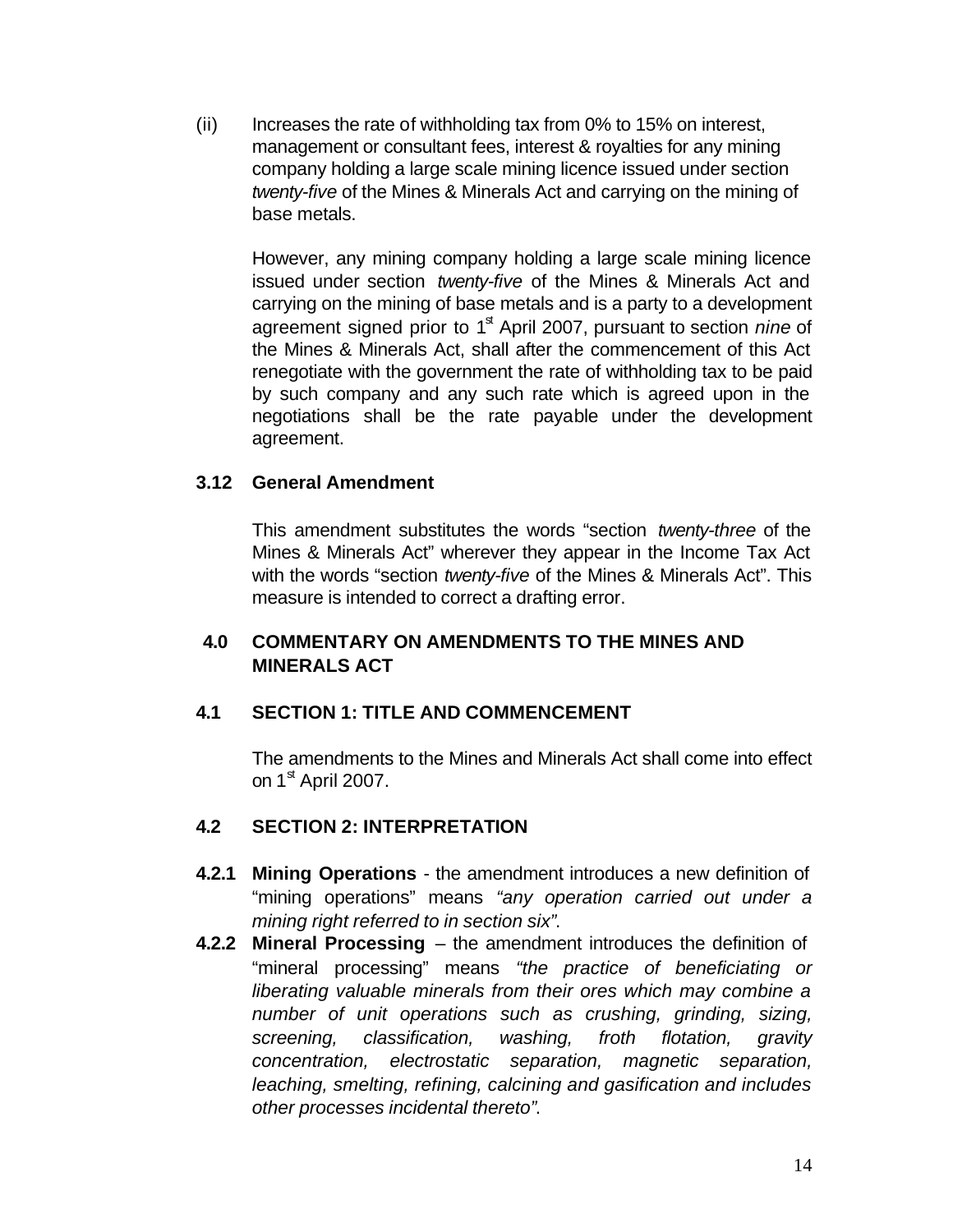## **4.3 SECTION 7: CERTAIN PERSONS DISQUALIFIED FROM HOLDING MINING RIGHTS**

The amendment prohibits the granting of mining right to an individual or company whose operations consists solely of mineral processing. This means that any person solely carrying out mineral processing shall not be entitled to incentives that are available to persons carrying out mining operations.

## **4.4 SECTION 9: DEVELOPMENT AGREEMENTS**

- (i) This amendment provides for development agreements to be subordinate to the Law.
- (ii) The amendment further provides for the exclusion of fiscal matters in development agreements.

#### **4.5 SECTION 66(1): ROYALTIES ON PRODUCTION OF MINERALS**

- a) This amendment introduces a mineral royalty regime for any holder of large scale mining licence, small scale mining licence, gemstone licence or an artisan mining right, based on type of minerals extracted as follows:
- (i) 3% of the gross value of the base metals produced under the licence;
- (ii) 5% of the gross value of the gemstones or precious metals produced under the licence;
- (iii) 2% of the gross value of the minerals other than those in (i) & (ii) above.

| Category                                                   | <b>Mineral Royalty Rate</b> |
|------------------------------------------------------------|-----------------------------|
| Base metals produced under the licence                     | 3%                          |
| Gemstones or precious metals produced under<br>the licence | 5%                          |
| Any other minerals                                         | 2%                          |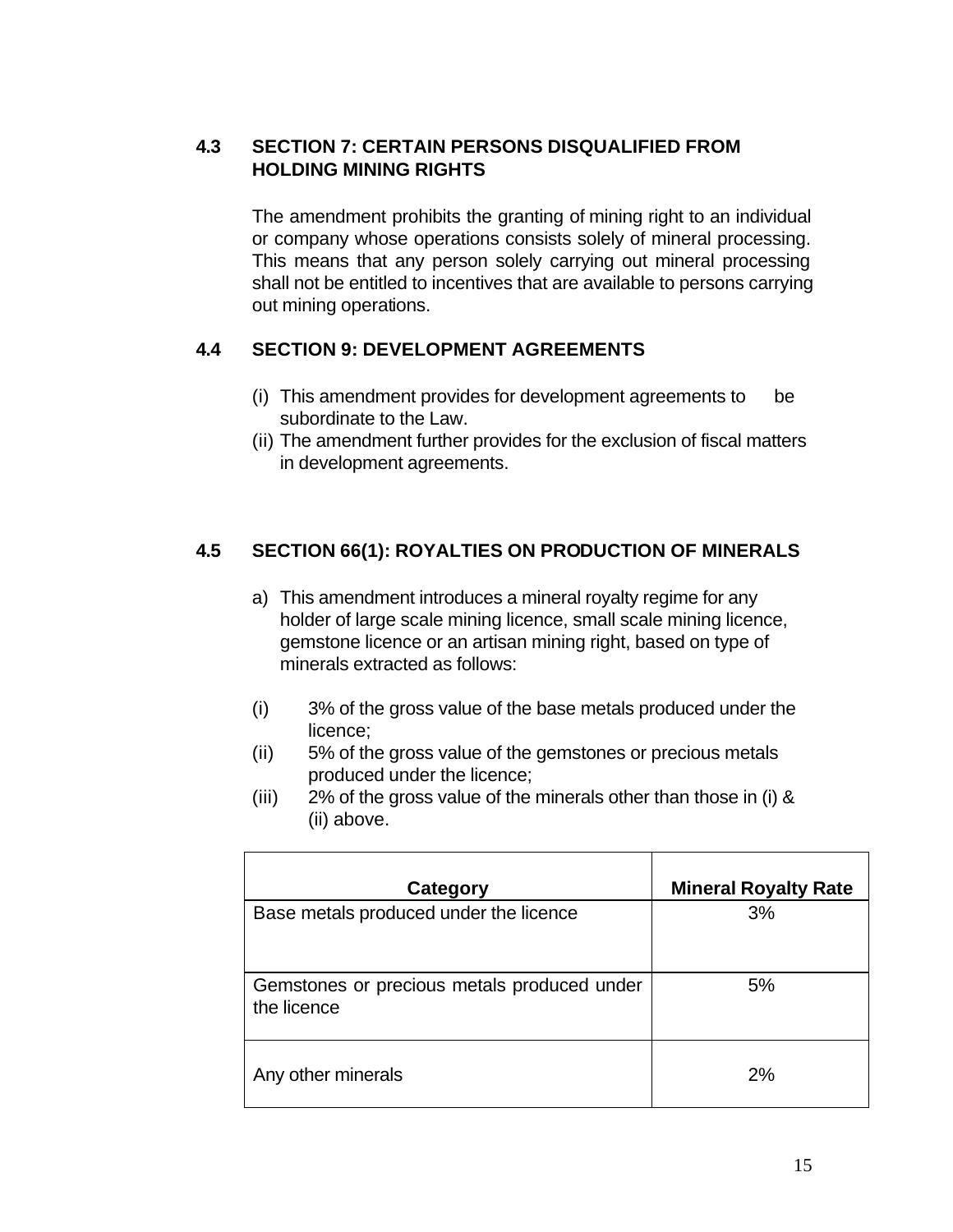b) The amendment further provides for an increase in mineral royalty rate from 0.6% to 3% of the gross value of the base metals produced under the licence.

However, any mining company holding a large scale mining licence issued under section *twenty-five* of the Mines & Minerals Act and carrying on the mining of base metals and is a party to a development agreement signed prior to 1<sup>st</sup> April 2007, pursuant to section *nine* of the Mines & Minerals Act, shall after the commencement of this Act renegotiate with the government the rate of mineral royalty to be paid by such company and any such rate which is agreed upon in the negotiations shall be the rate payable under the development agreement.

#### **Computation of Mineral Royalty**

The computation of mineral royalty is based on the gross value of minerals produced.

"Gross value," means the realized price for a sale free on board (FOB) at the point of export from Zambia or point of delivery within Zambia:

Provided that if the Minister considers that the realised price does not correspond to the price that would have been paid for the minerals if they had been sold on similar terms in a transaction, at arms length, between a willing seller and a willing buyer, a notice may be given to that effect to the licensee, and the amount of the gross value shall be determined in accordance with mechanism contained in section *ninety-seven* A to *ninety-seven* D of the Income Tax Act.

#### **5.0 COMMENTARY ON AMENDMENTS TO THE VALUE ADDED TAX ACT**

#### **5.1 SECTION 1 TITLE AND COMMENCEMENT**

The amendments to the Value Added Tax Act shall come into effect on 10<sup>th</sup> February 2007.

#### **5.2 SECTION 2: INTERPRETATION**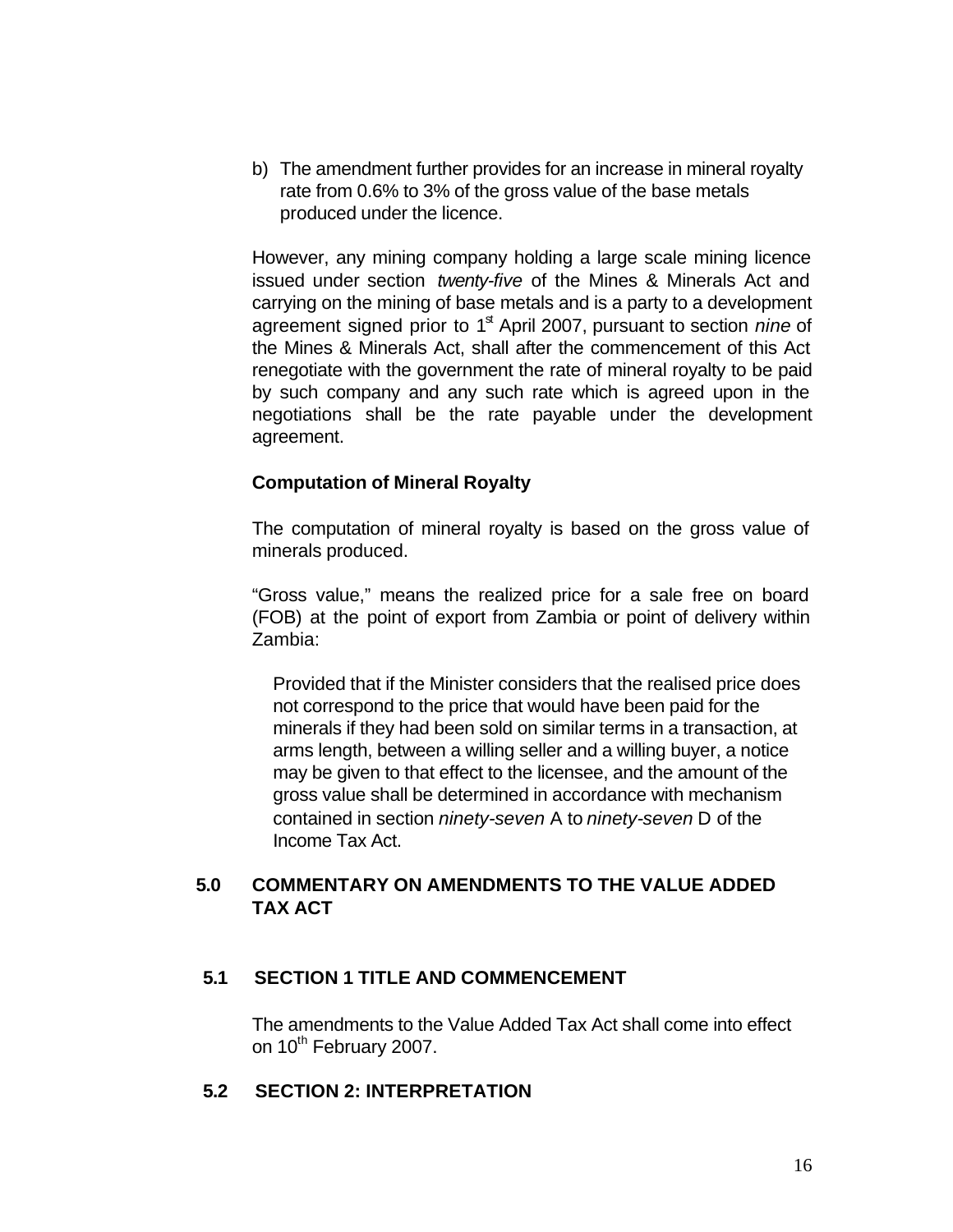**5.2.1 Disbursements -** introduces a definition of "disbursements, as - *"Expenditure incurred by a supplier in the course of providing goods or services to a customer".*

## **5.3 SECTION 3A: APPLICATION OF THE ACT TO SOLE PROPRIETORSHIP**

This amendment introduces guidelines on the treatment of sole proprietorships as follows:

1. Where a person in business as a sole proprietor is a registered supplier, that person shall be taken to be the supplier of any goods or services supplied in the course of the business.

2. Any notice of assessment or other notice given under this Act to a person in business as a sole proprietor may be addressed to the person.

3. Where a person in business as a sole proprietor has several businesses, the aggregate turnovers from the businesses shall be used to determine the eligibility of the person for tax registration. 4. Notwithstanding 3 above, a person who operates several

businesses may register the businesses separately if each of the businesses reaches the turnover threshold as prescribed by the minister, by statutory instrument.

*5.* A person in business as a sole proprietor and running several businesses shall furnish the Commissioner General with details of the businesses

It is important for the Act to distinguish between limited liability enjoyed by companies due to their separate legal entity status and the unlimited liability in the case of sole proprietorships and partnerships.

## **5.4 SECTION 17A: PROOF OF DISBURSEMENTS**

The amendment introduces requirements for proof of disbursements where the taxable supplier must prove to the satisfaction of the Commissioner – General that:

- 1) The supplier paid a third party whilst acting on behalf of a client;
- 2) The goods or services were actually provided by the third party;
- 3) The supplier's outlay is itemized separately from disbursement on the invoice to the client; and
- 4) The supplier has recovered the exact amount of disbursements paid to the third party.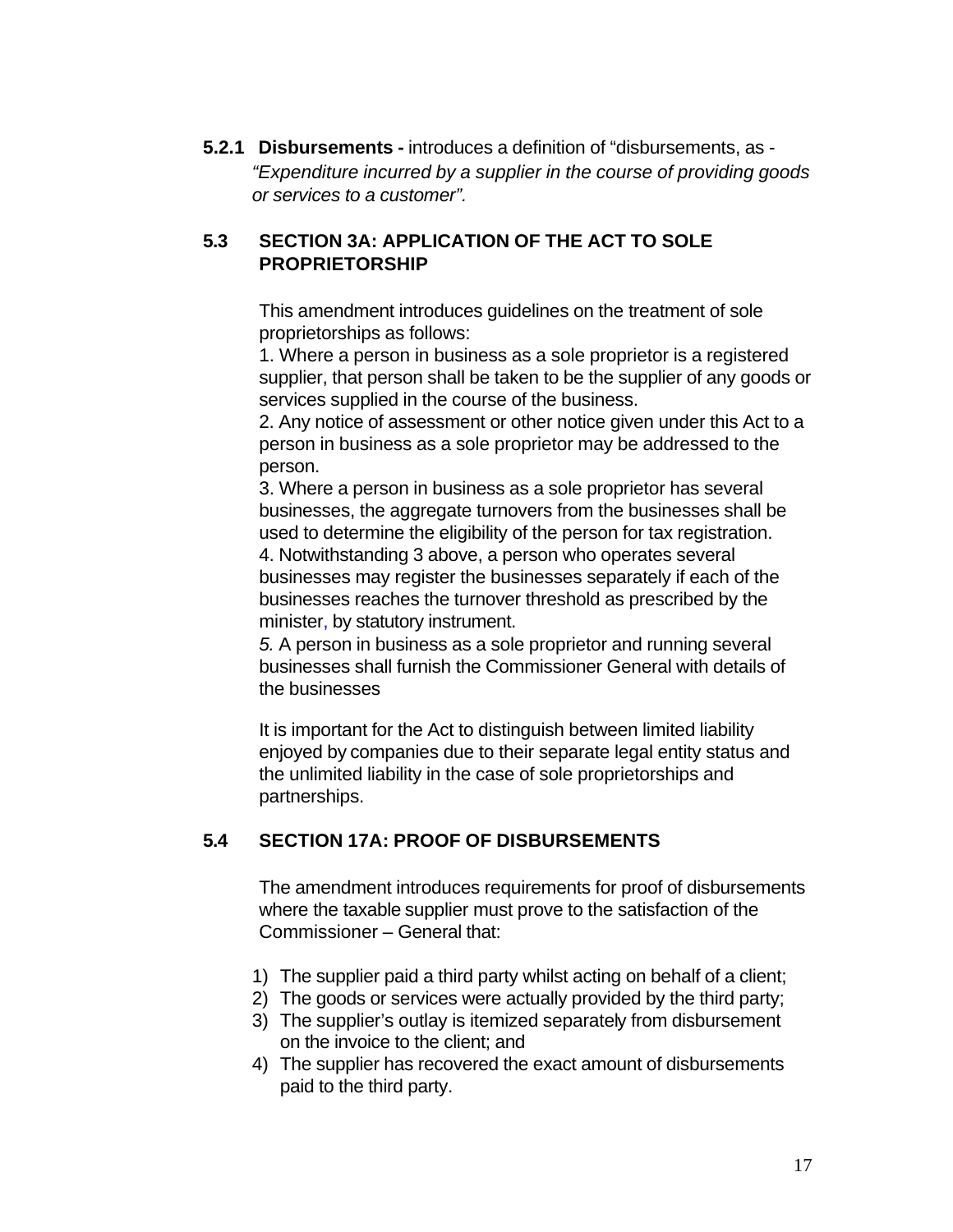All the above conditions must be satisfied before expenses can be treated as disbursements for VAT purposes.

#### **5.5 STATUTORY INSTRUMENT NO. 18 OF 2007**

This amendment provides for standard rating of supplies made to diplomats and designated officials.

## **5.6 STATUTORY INSTRUMENT NO. 19 OF 2007**

This amendment removes the requirement to legislate Minimum Taxable Values (MTVs) product prices. It further consolidates, the Minimum Taxable Value schedule. Cell phone talk time and bottled mineral water have been included to the said schedule.

| <b>No</b>      | <b>PRODUCTS</b>                                     |
|----------------|-----------------------------------------------------|
| 1              | Bulk and bagged cement (local and imported)         |
| 2              | Carbonated drinks (local and imported)              |
| 3              | Non-carbonated drinks (local and imported)          |
| $\overline{4}$ | Maheu products                                      |
| 5              | Clear beer (local and imported, bottled and canned) |
|                | Opaque beer (bulk and packed)                       |
| 7              | Cigarettes (local and imported)                     |
| 8              | Cell phone talk time (scratch cards)                |
| 9              | Mineral water (local and imported)                  |

#### **Minimum Taxable Value Schedule**

The rationale of the measure is to ease the administration of Minimum Taxable Values by doing away with the requirement to issue Statutory Instruments every time there are changes in prices of the specified products.

## **5.7 STATUTORY INSTRUMENT NO. 21 OF 2007**

This amendment allows businesses to claim 20 percent of the input VAT paid on the purchase of petrol. The VAT paid on the purchase of petrol is currently not allowed as a claim deduction or credit. The objective of the measure is to give some relief to businesses by allowing 20 percent of the VAT paid on the purchase of petrol to be claimed back.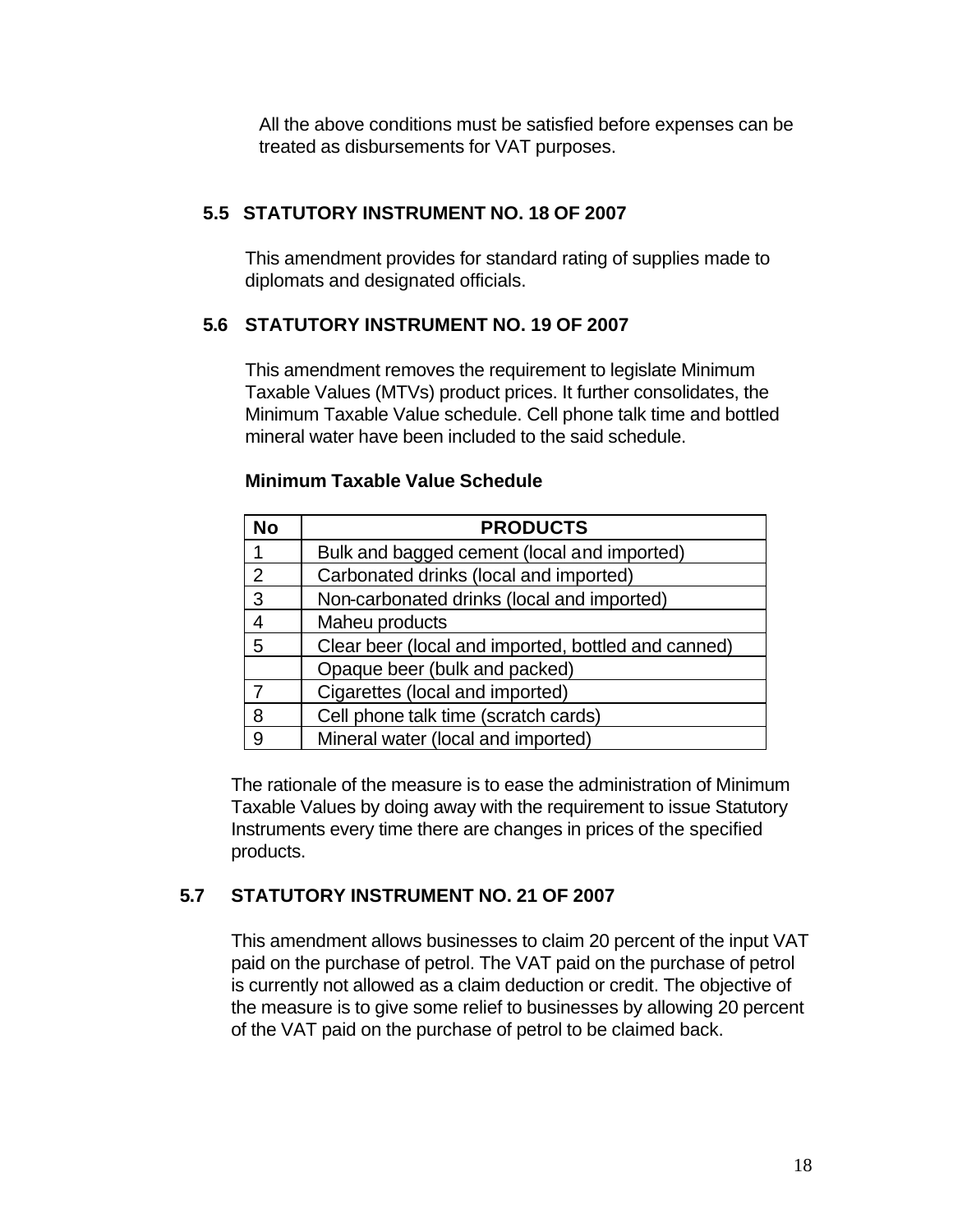The amendment further excludes a taxable supplier who doesn't register within the time required from claiming input tax incurred 3 months prior to registration.

## **5.8 STATUTORY INSTRUMENT NO. 22 OF 2007**

This amendment provides for standard rating of periodicals. The amendment further exempts the interest component on finance leases. This measure is intended to bring in line the treatment of interest on finance leases with interest on loans.

# **5.9 GAZETTE NOTICE NO. 8 OF 2007 GENERAL RULES**

## **5.9.1 Rule 17**

This rule reintroduces voluntary registration for suppliers whose turnover is less than K200 million upon satisfaction of prescribed conditions below -

- i. Provide a sketch map of the supplier's business location with proof of ownership or tenancy of the premises;
- ii. Provide the latest bank statements covering a minimum period of three months;
- iii. Provide a business plan and projected cash flow for one year in the case of an intending trader;
- iv. Provide the latest financial statements and projected cash flow for one year in the case of an existing business;
- v. Provide the certificate of incorporation or registration of the business;
- vi. Provide a Tax Clearance Certificate.

A supplier registered under voluntary registration will be required to:

- i. Renew the registration every twelve months; and
- ii. Notify the Commissioner-General in writing thirty days before the expiry of the twelve-month period of the intention to renew the registration.

## **5.9.2 Rule 18**

This rule prescribes the designated ports of exit where a commercial exporter who has paid Value Added Tax may claim a refund. These ports are:

- (a) Chirundu Border Post;
- (b) Kazungula Border Post;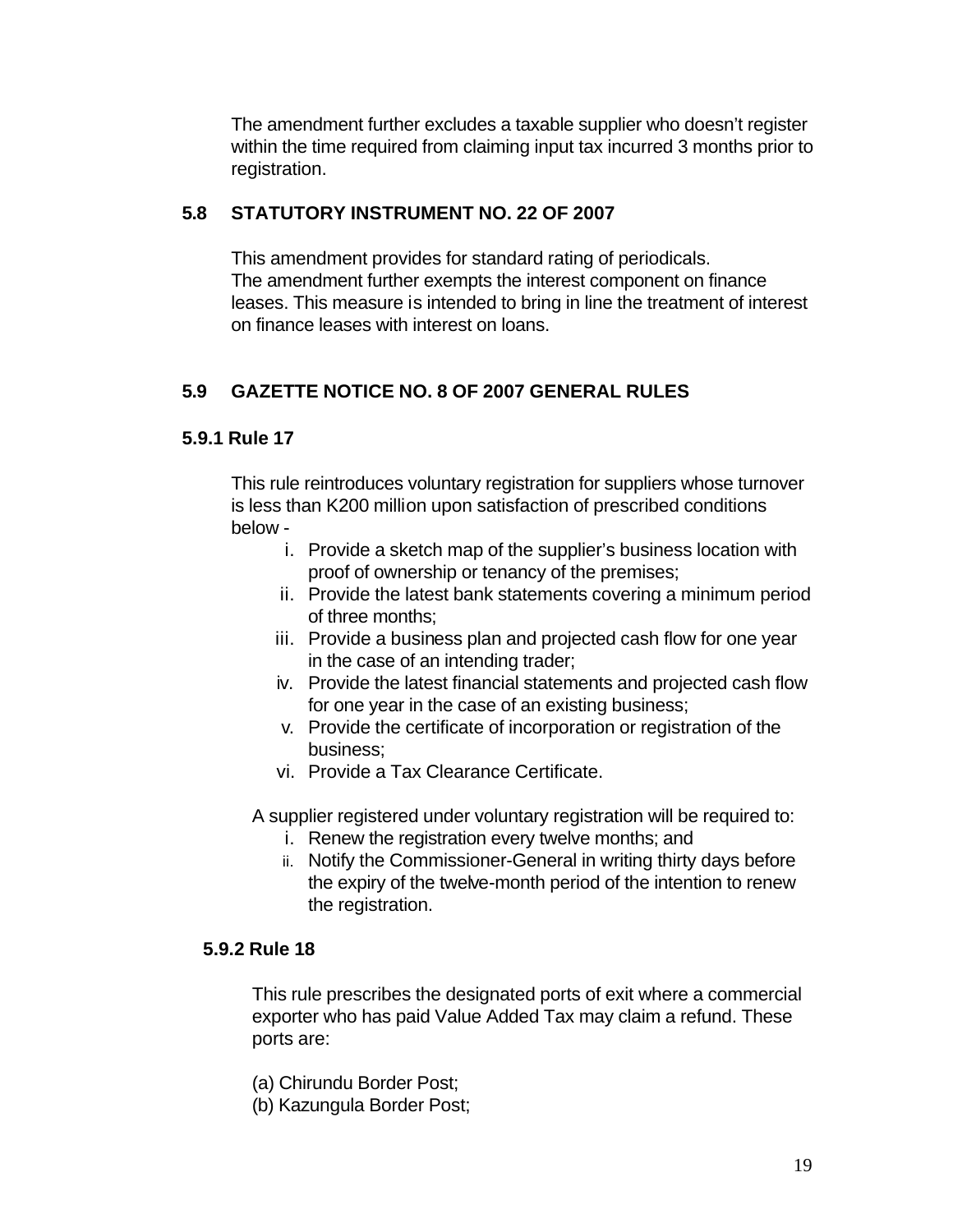- (c) Victoria Falls Border Post;
- (d) Lusaka International Airport;
- (e) Mpulungu Border Post;
- (f) Kasumbalesa Border Post;
- (g) Mwami Border Post;
- (h) Nakonde Border Post.

#### **5.9.3 Rule 20**

This rule enables a diplomat or designated official who has paid value added tax in Zambia of eligible goods and services to claim a refund of the tax paid under Section 19 of the Act.

This is because it has become necessary to streamline the handling of refunds to improve efficiency.

#### **6.0 OTHER MATTERS**

#### **6.1 TAXATION OF BENEFITS**

#### **(i) Payment of Employees' Bills**

Where an employer, discharges the liability of an employee by paying, his or her rent, electricity, telephones, water bills, school fees, or school association fees, club membership fees etc., the employer is required to add such payments to the employee's emoluments and deduct tax under PAYE.

#### **(ii) Benefits that cannot be converted into Cash**

Benefits, which cannot be converted into cash, are not taxable on employees. However, no deduction in respect of the cost of providing the benefit may be claimed by the employer [section 44(L)].

(a) In the case of free residential accommodation provided by an employer in a house owned or leased by the employer, the cost to be disallowed in the employer's tax computation is 30% of the taxable income paid to the employee.

Payments for utilities such as electricity, telephones, water bills, security and similar payments are not included in the meaning of free residential accommodation.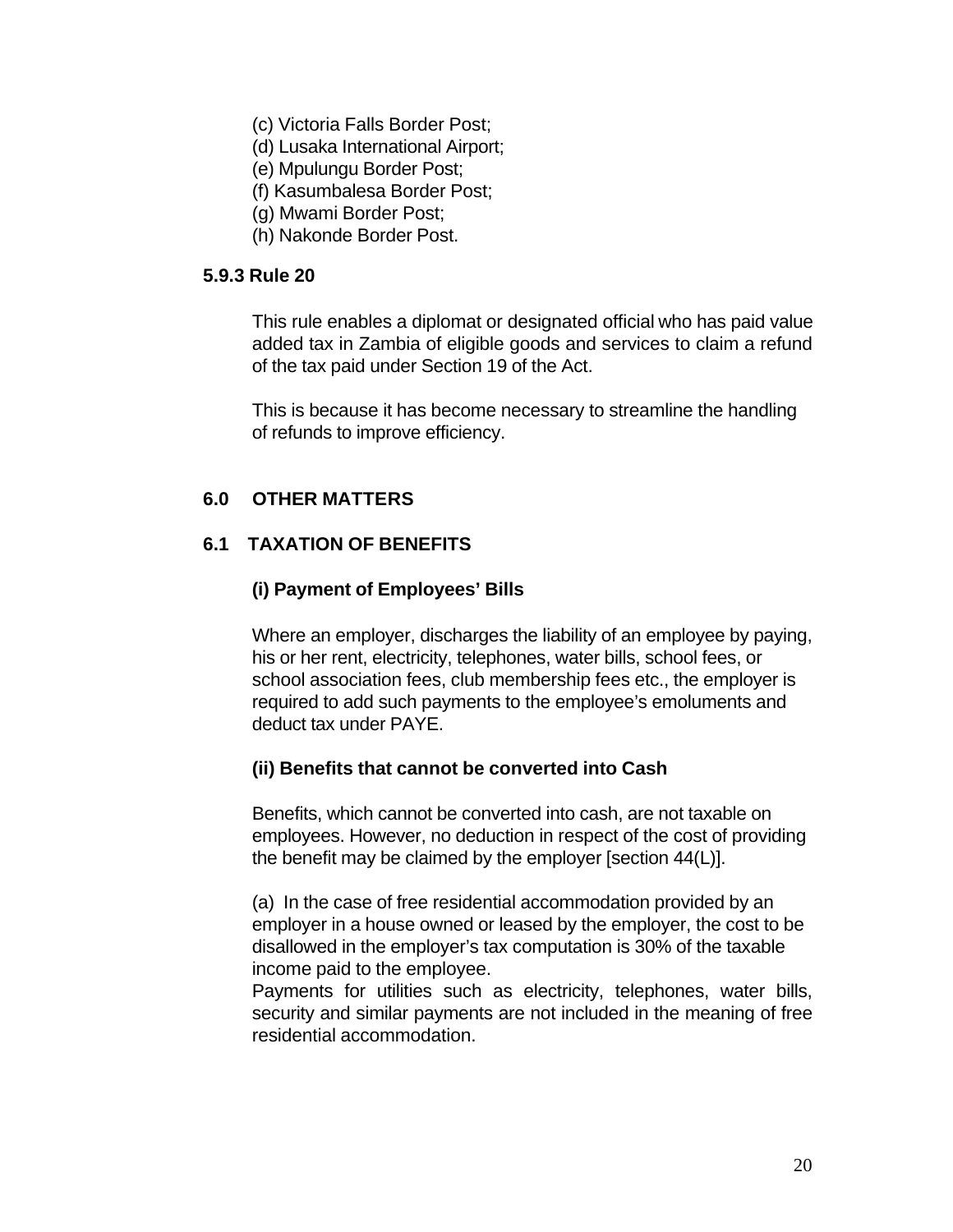(b) In the case of the provision of motor vehicles to employees on a personal-to-holder basis, the benefit to be disallowed in the employer's tax computation is as follows:

(i) **Luxury Cars** (2800cc and above) K20, 000,000 per annum.

#### (ii) **Other Cars**

- $\geq$  Above 1800cc and below 2800cc K15, 000,000 per annum.
- $\triangleright$  Below 1800 cc K9, 000,000 per annum.

N.B. A personal - to - holder vehicle means a vehicle provided for an employee's personal use and usually involves payment by the employer of all the expenses associated with running and maintaining the vehicle.

#### (iii) **Cash Benefits paid in the form of Allowances.**

All cash benefits paid in the form of allowances are taxable on the employee under PAYE.

Examples of such cash benefits are:

- Education allowance;
- Housing allowance;
- Transport allowance
- Domestic Utility allowances e.g. for electricity, telephone, and water
- Commuted car allowance
- Settling in allowance

## **6.2 EMOLUMENTS THAT ARE NOT SUBJECT TO PAYE**

The following emoluments are exempt or otherwise not chargeable to income tax and, consequently, need not be included in the chargeable emoluments from which PAYE tax is to be deducted:

## (i) **Ex – Gratia Payments:**

A voluntary, non – contractual, non – obligatory payment made by an employer to the spouse, child or dependant of a deceased employee is exempt (ITA Para. 7 (t),  $2<sup>nd</sup>$  Schedule).

## (ii) **Labour Day Awards:**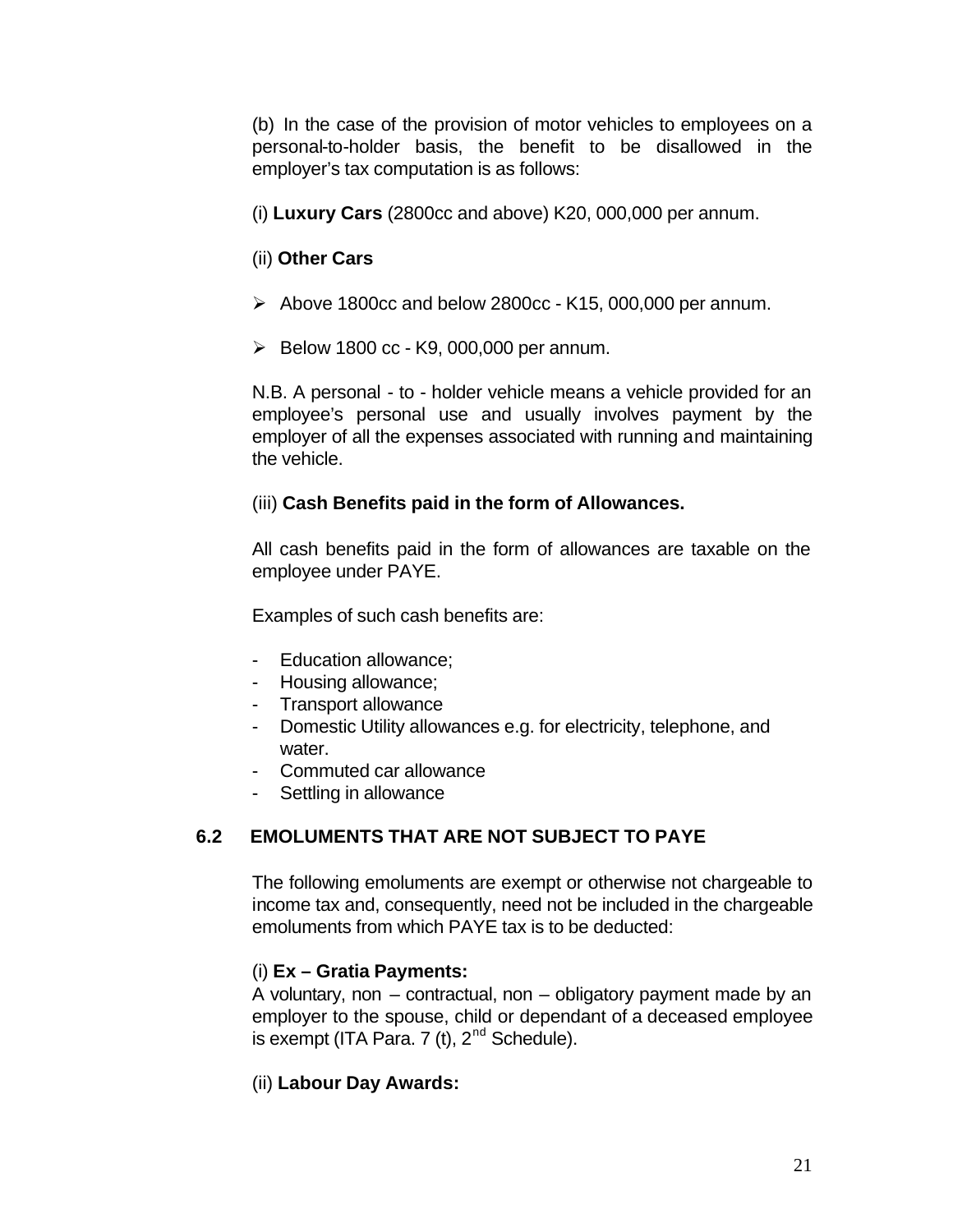Labour Day awards paid to employees either in cash or in kind are regarded by ZRA as non – taxable.

# (iii) **Medical Expenses:**

Medical expenses paid or incurred by an employer on behalf of an employee or refunds of actual medical expenses incurred by an employee are exempt (S.I No. 104 of 1996).

#### (iv) **Funeral Expenses:**

Funeral expenses paid or incurred by an employer on behalf of an employee are exempt (S.I. No. 104 of 1996).

#### (v) **Sitting Allowances for Councillors:**

Payments by Local Authorities to Councillors as Sitting Allowances are exempt (ITA 2<sup>nd</sup> Schedule Para, 7(s)).

## **6.3 TAX TREATMENT OF EXPENSES INCURRED ON ENTERTAINMENT, HOSPITALITY AND GIFTS**

Expenses incurred in entertainment, hospitality and gifts are not allowable, subject to the following exceptions:

a) Where the business is one whose purpose is to provide entertainment or hospitality, e.g. hotels, restaurants, cinemas and theatres, the cost of providing these services is allowable.

b) Where the entertainment is provided free with the purpose of obtaining publicity to the general public, e.g. free seats for critics at a cinema, this is allowable.

c) Where an employer provides entertainment or hospitality for employees, e.g. meals, accommodation etc. on business trips or a Christmas party for employees, this is allowable.

d) Where a person gives gifts which bear an advertisement for the donor, e.g. calendars, pens, ashtrays, spirits, food, etc. and the cost of the gift to any one person does not exceed K25, 000, this is allowable. Costs in excess of K25, 000 to the same person would be disallowable.

e) Employees receiving entertainment allowances would be chargeable and the amount would be disallowable to the employer. Where an employer defrays entertainment expenses directly, the cost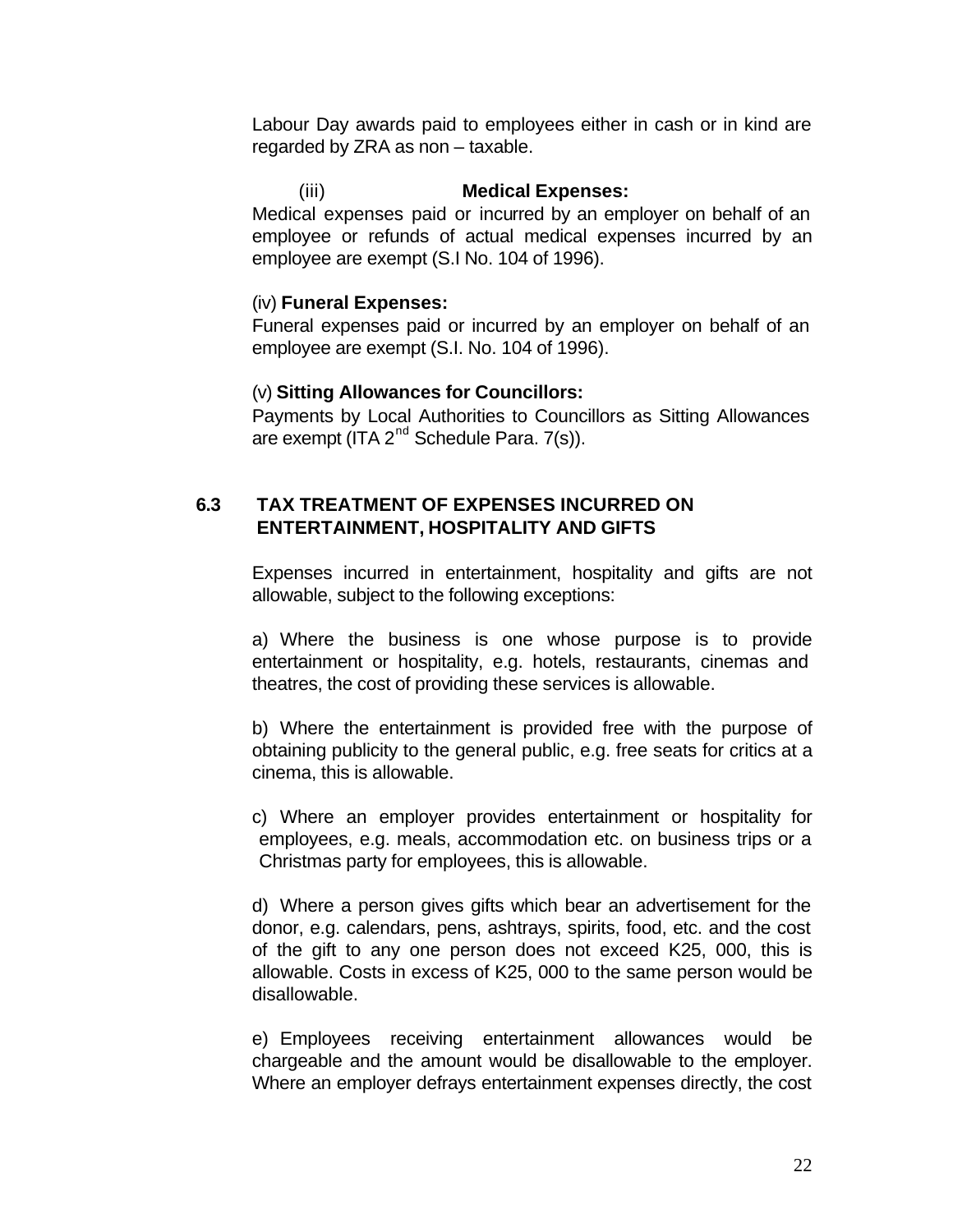would be disallowable to the employer but there would be no charge on the employee unless the normal rules as to benefits apply.

#### **6.4 TAX TREATMENT OF CANTEEN EXPENSES AND REFRESHMENTS.**

Where the employer incurs expenditure on the provision of refreshments or canteen meals or any other meals (except on business trips) to employees, the benefit arises in the hands of the employees.

As the benefit cannot be converted into money's worth, it is not taxable on the employee.

Under the provisions of Section 44(L) of the Income Tax Act, the whole expenditure on refreshments, canteen meals, etc. is disallowable on the employer.

#### **6.5 PAYMENTS ON CESSATION OF EMPLOYMENT**

Payments on cessation of employment fall into the following categories;

- (a) Payments made on dismissal or resignation;
- (b) Payments made to an employee at the end of a contract;
- (c) Payments made to an employee on being made redundant;
- (d) Payments made to an employee on retirement; and
- (e) Payments made on termination of employment due to death.

#### **(a) DISMISSAL OR RESIGNATION OF AN EMPLOYEE**

Where an employee has been dismissed or resigns, he may receive the following payments:

Emolument (i.e. salary, wage, overtime, leave pay, commission, bonus, fee etc.)

- Cash in lieu of leave (leave days due but not taken)
- Salary in lieu of notice
- Severance pay

These payments are taxable by reference to the PAYE Tax Tables applicable for the month in which the payment is made and do not qualify for the K20 million exemption under Section 21(5) of the Income Tax Act.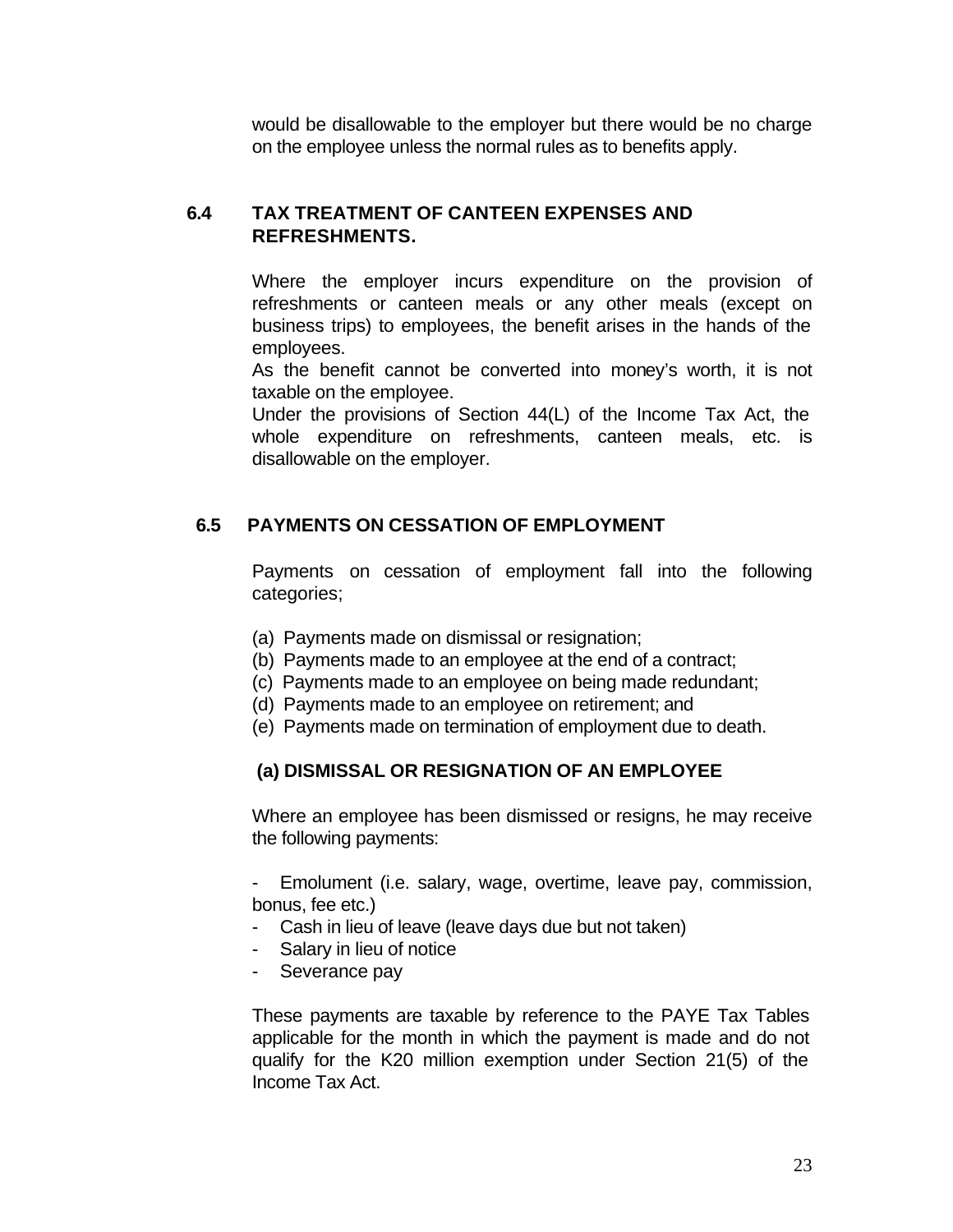## **(b) EXPIRY OF EMPLOYMENT CONTRACT**

Where employment ceases on the expiry of a contract, the following payments are usually made to the employee:

- (i) Final Salary
- (ii) Gratuity
- (iii) Leave pay
- (iv) Repatriation pay

These payments are taxed as follows:

**EXTER** Leave pay, repatriation pay and the salary are added and taxed under PAYE with respect to the tax table applicable for the month in which payment is made.

**•** Gratuity paid is taxed at the graduated rates of tax, as follows;

| <b>Qualifying Gratuity Bands</b>            | <b>Rates</b> |
|---------------------------------------------|--------------|
| First K6, 000,000                           | @ 0%         |
| Between K6, 000,001 and up to K14, 400,000  | @ 25%        |
| Between K14, 400,001 and up to K62, 400,000 | @ 30%        |
| Above K62, 400,001                          | @ 35%        |

 Non - qualifying gratuity is added to the salary for the month in which it is paid and taxed with reference to the appropriate P.A.Y.E tax table.

#### **(c) REDUNDANCY /RETRENCHMENT**

The following payments may be made to an employee who has either been declared redundant or has been retrenched:

- (i) Salary;
- (ii) Leave pay;
- (iii) Repatriation pay;
- (iv) Refund of pension contributions (from an approved pension scheme);
- (v) Salary in lieu of notice;
- (vi) Severance pay;
- (vii) Accrued service bonuses;
- (viii) Compensation for loss of office.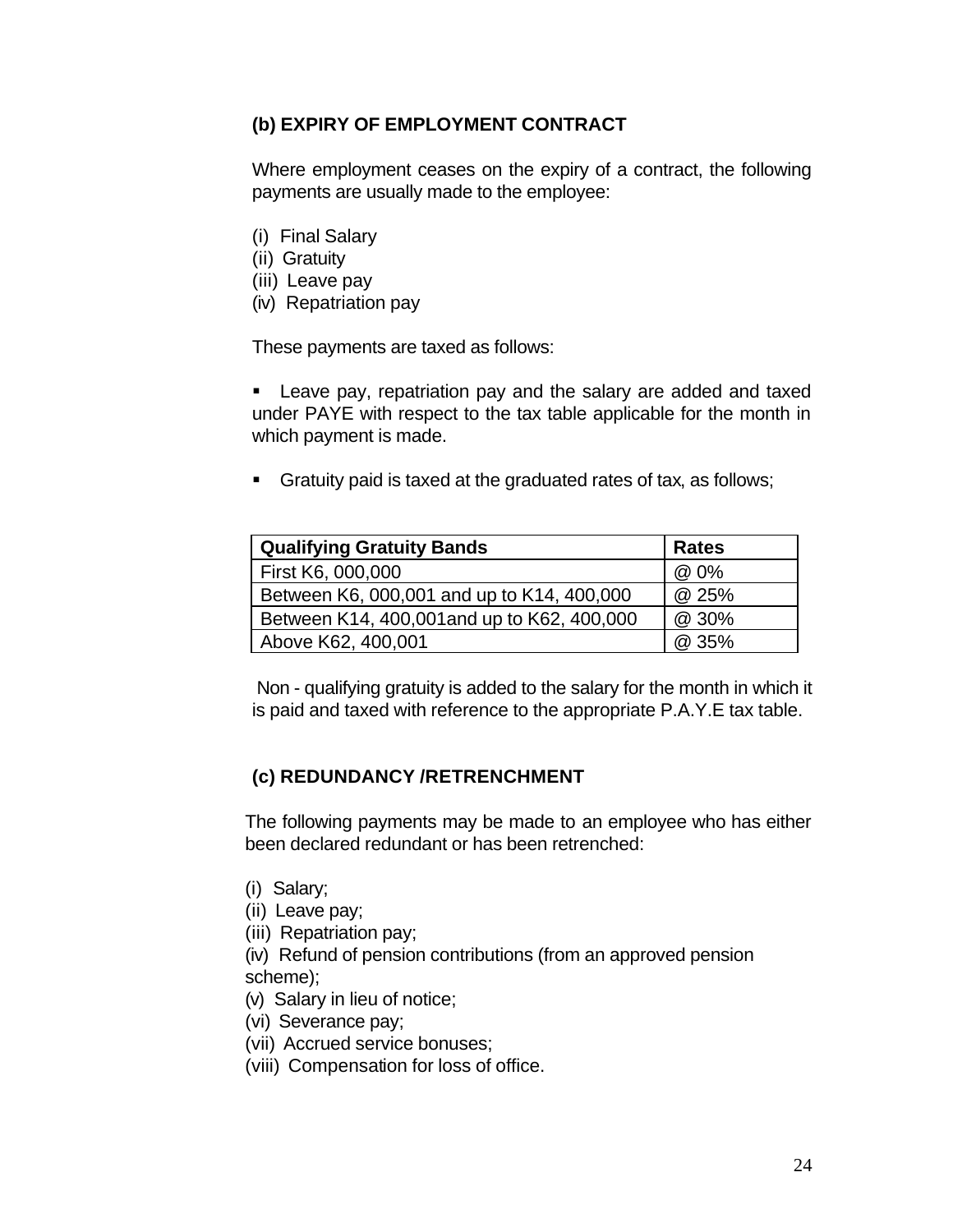The above payments are taxed as follows:

ß Salary, Leave pay and Salary in lieu of Notice are taxed under PAYE in the month in which they are paid;

ß Accrued service bonuses, repatriation pay, severance pay and compensation for loss of office are added together and taxed as follows:

The first K20 million is exempt from tax and the balance is taxed at 10%

The refund of employee's pension contribution is taxed as a lump sum payment at the rate of 10% (section 82).

ß The refunded employer's pension contribution under a defined contribution scheme will be subjected to tax under the PAYE system.

## **(d) EARLY OR NORMAL RETIREMENT**

Where an employee has been retired early or normally, the following payments may be made:

- (i) Salary;
- (ii) Leave pay;
- (iii) Repatriation pay;
- (iv) Pension from an approved pension fund (Fourth Schedule);
- (v) Accrued service bonuses;
- (vi) Severance pay.

The above payments are taxed as follows:

- Salary and Leave Pay are taxed under PAYE in the month in which payment is made.
- **Repatriation Pay, Severance pay, Accrued Service Bonuses, and** compensation for loss of office are added together and taxed as follows:
- The first K20 million is exempt from tax and the balance is taxed at 10%
- Pension is exempt from tax  $(2^{nd}$  schedule).

## **(e) TERMINATION OF EMPLOYMENT DUE TO DEATH**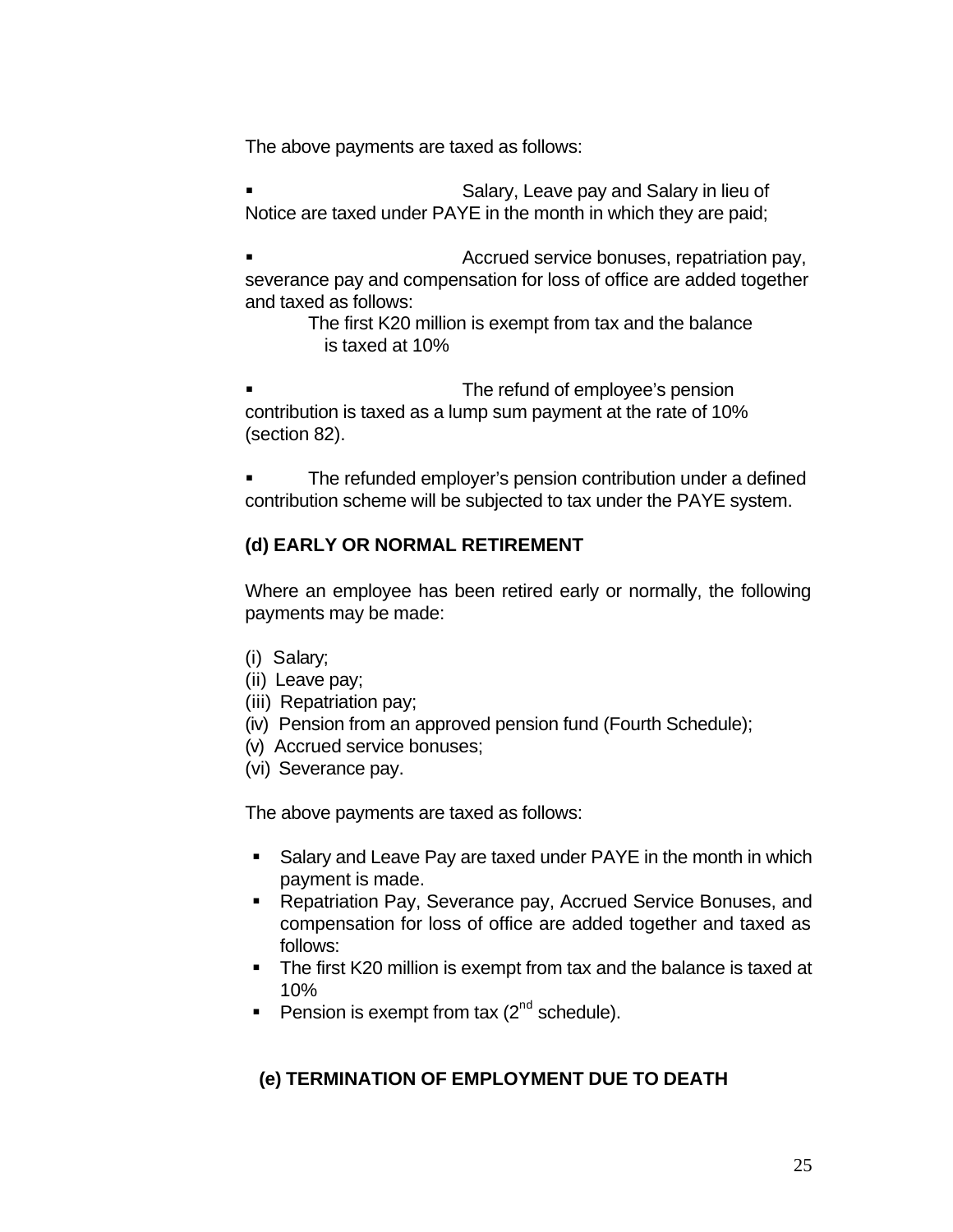The following payments may be made upon the death of an employee:

- (i) Salary;
- (ii) Leave pay;
- (iii) Gratuity;
- (iv) Ex-Gratia payment;
- (v) Accrued service bonuses.

The above payments are taxed as follows:

- The salary up to date of death and leave pay is taxed under PAYE in the month in which payments are made.
- Gratuity is taxed as in paragraph  $4.5(b)$ .
- Ex-Gratia payments are exempt from tax.
- Where an employee dies when he is eligible for retirement, the tax treatment of payments made is the same as early or normal retirement in 4.5(d) above.

#### **5.0 TAX TREATMENT OF LEAVE PAY AND SALARY IN LIEU OF NOTICE**

All employers should take note that Leave Pay and Salary in Lieu of Notice received on resignation, dismissal, expiry of contract, redundancy or retrenchment, early retirement, or on termination of employment due to death, will not be classified as terminal benefits under Section 21(5) of the Income Tax Act. Payments made in such cases should be subjected to tax under PAYE scheme in the normal way.

#### **6.7 LUMPSUM PAYMENTS MADE ON MEDICAL GROUNDS**

Where the employer, on medical advice, determines that an employee is permanently incapable of discharging his duties through infirmity of mind or body, he may terminate the services of an employee.

With effect from  $1<sup>st</sup>$  April 2001, a lump sum payment made to an employee on termination of employment on medical grounds is exempt from tax.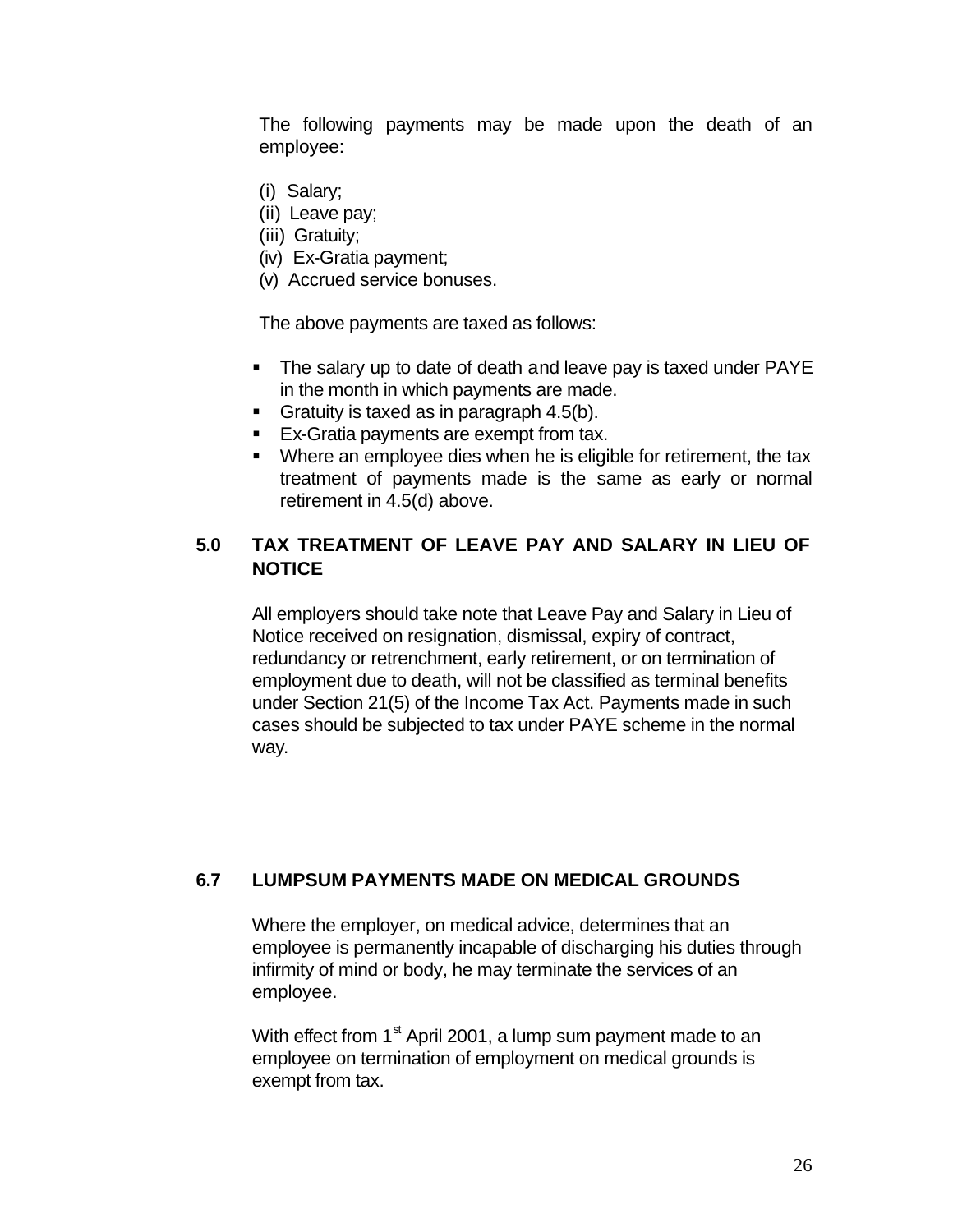#### **6.8 TAX TREATMENT OF SETTLING IN ALLOWANCES**

Settling in allowances, or whatever name called, paid to new employees and employees on transfer constitute emoluments and should be subjected to tax under the PAYE scheme.

#### **6.9 SEVERANCE PAY**

In most cases employers make payments of "severance pay" upon the dismissal or resignation of an employee. Payments made in such cases should not be classified as terminal benefits under Section 21(5) of the Income Tax Act.

However, where severance pay is paid as part of the package when an employee is retrenched, declared redundant, retires normally or opts for early retirement, the payment should be classified as terminal benefits. The tax treatment is covered under Section 21(5) of the Income Tax Act Cap 323.

#### **6.10 INCOME TAX RATES**

(a) Personal Income Tax Rates:

Personal Income tax rates, with effect from  $1<sup>st</sup>$  April 2007, are as follows:

| <b>Income Bands</b>                         | <b>Rate (%)</b> |
|---------------------------------------------|-----------------|
| First K6, 000,000                           | @ 0%            |
| Between K6, 000,001 and up to K14, 400,000  | @ 25%           |
| Between K14, 400,001 and up to K62, 400,000 | @ 30%           |
| Above K62, 400,001                          | @ 35%           |

#### (b) **Other Tax Rates**

| Category                                         | Rate $(\%)$ |
|--------------------------------------------------|-------------|
| Any company holding a large scale mining licence | 30          |
| carrying on mining of base metals                |             |
| <b>Other Mining companies</b>                    | 35          |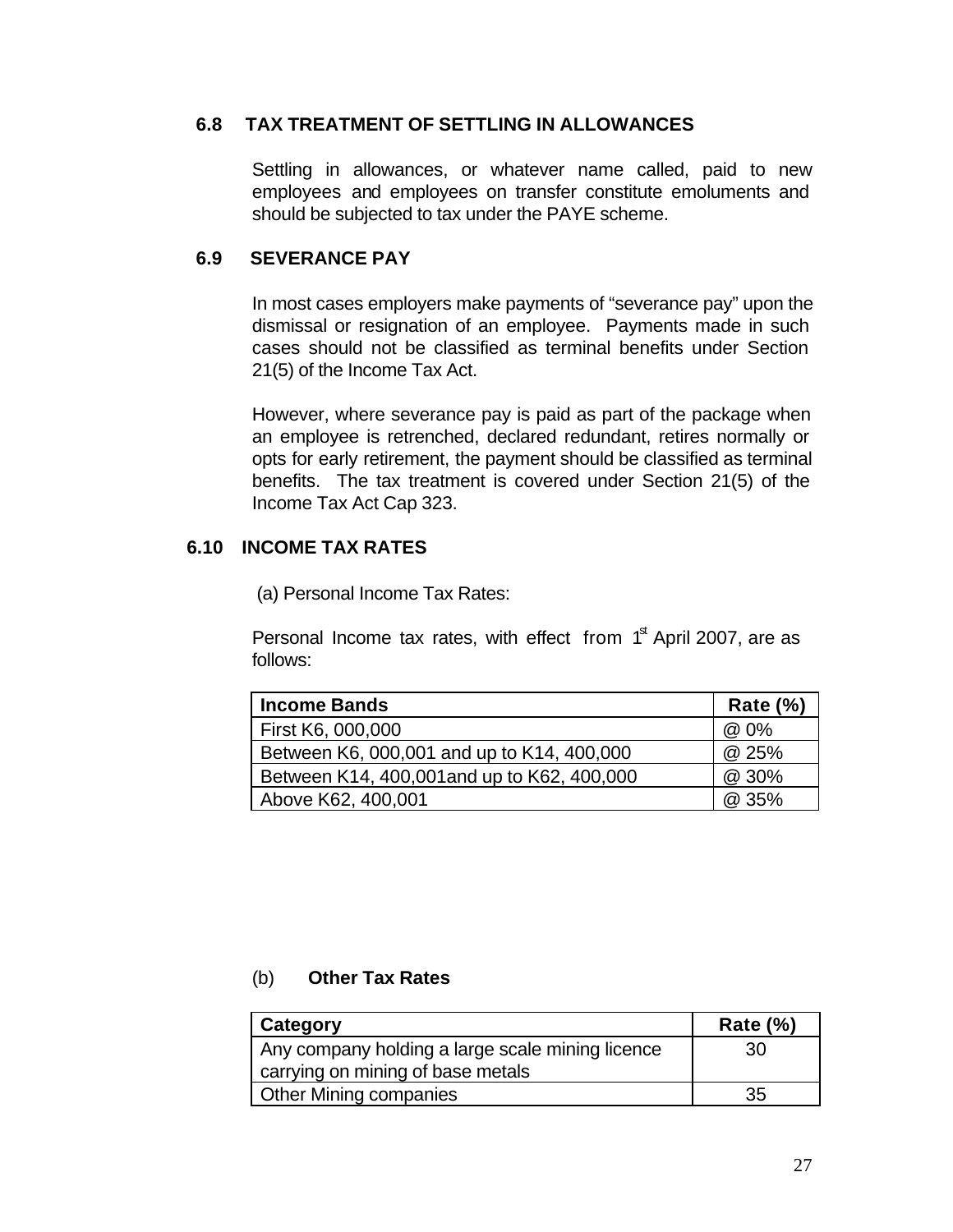| Manufacturing & other companies                    | 35               |
|----------------------------------------------------|------------------|
| Charitable organisations (on income from business) | 15               |
| Farming                                            | 15               |
| Non traditional exports                            | 15               |
| Chemical manufacture of fertilizer                 | 15               |
| Trusts, deceased or bankrupt estates               | 35               |
|                                                    | Tax              |
| Rural enterprises                                  | chargeable       |
|                                                    | reduced by       |
|                                                    | $1/7$ for $5$    |
|                                                    | years            |
| Business enterprise operating in a priority sector | O% for the $1st$ |
| declared under the Zambia Development Agency       | 5 years          |
| Act, 2006                                          |                  |
|                                                    | Rate reduced     |
|                                                    | by 50% from      |
|                                                    | 6-8 years        |
|                                                    | Rate reduced     |
|                                                    | by 25% from      |
|                                                    | 9-10 years       |
| Banks: First<br>K250, 000,000                      | 35               |
| K250, 000,000<br>Above                             | 40               |

(c) Withholding Tax Rates for holders of large scale mining licence and carrying on mining of base metals

| Category                                           | <b>Rate (%)</b> |
|----------------------------------------------------|-----------------|
| Interest, royalties or management fees payable to  | 15              |
| affiliates, shareholders or any lender of money    |                 |
| <b>Dividends</b>                                   |                 |
| Rents                                              | 15              |
| Commissions                                        | 15              |
| Royalties or management payable to persons other   | 15              |
| than affiliates and shareholder                    |                 |
| <b>Non Resident Contractors</b>                    | 15              |
| Public Entertainment Fees (Non-residents and it is | 15              |
| Final Tax)                                         |                 |

(d) Other Withholding Tax Rates

| Category                                            | Rate $(\%)$ |
|-----------------------------------------------------|-------------|
| Dividends for individuals and companies (Final Tax) | 15          |
| Interest on GRZ bonds (Final Tax for Individuals &  | 15          |
| Exempt Organisations only)                          |             |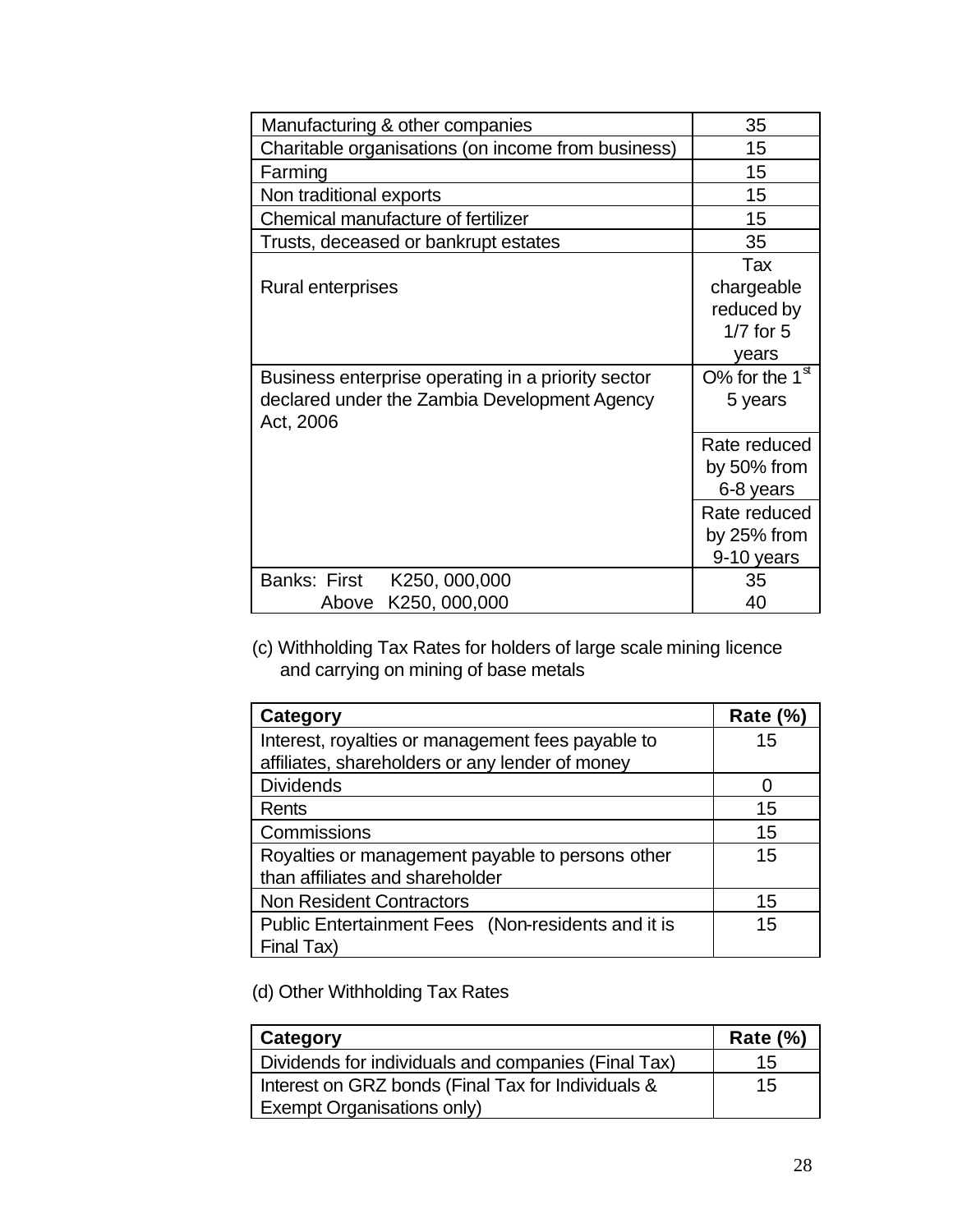| Interest for individuals (earned from bank deposits)       | 25 |
|------------------------------------------------------------|----|
| K750, 000 p.a. is exempt, (Final Tax)                      |    |
| Interest on Treasury Bills for Individuals (Final Tax)     | 25 |
| Interest on Treasury Bills (Final Tax for Exempt           | 15 |
| Organisations)                                             |    |
| Interest for Companies (it is <b>NOT</b> the Final Tax)    | 15 |
| Royalties, Management and Consultancy Fees                 | 15 |
| Rents                                                      | 15 |
| Commissions                                                | 15 |
| <b>Public Entertainment Fees for Non- Residents (Final</b> | 15 |
| Tax)                                                       |    |
| <b>Non-Resident Contractors</b>                            | 15 |

Notes:

- (i) When interest is awarded by Courts of Law it is still regarded as "Interest*"* and withholding tax is deductible in accordance with the appropriate rates as above.
- (ii) The term "Royalty" includes leasing and therefore leasing withholding tax.

## **7.0 DOMESTIC TAXES CONTACT ADDRESSES:**

If you have any problems concerning your taxes, please contact the Advice Centres or your nearest Domestic Tax Office at the following addresses:

- Private Bag W136 P.O. Box 31926 LUSAKA LUSAKA Tel: 01-226227/236227 Tel: 01-221497
- 1. Advice Centre 2. Assistant Commissioner 2<sup>nd</sup> Floor Revenue House Lusaka "A" Tax Office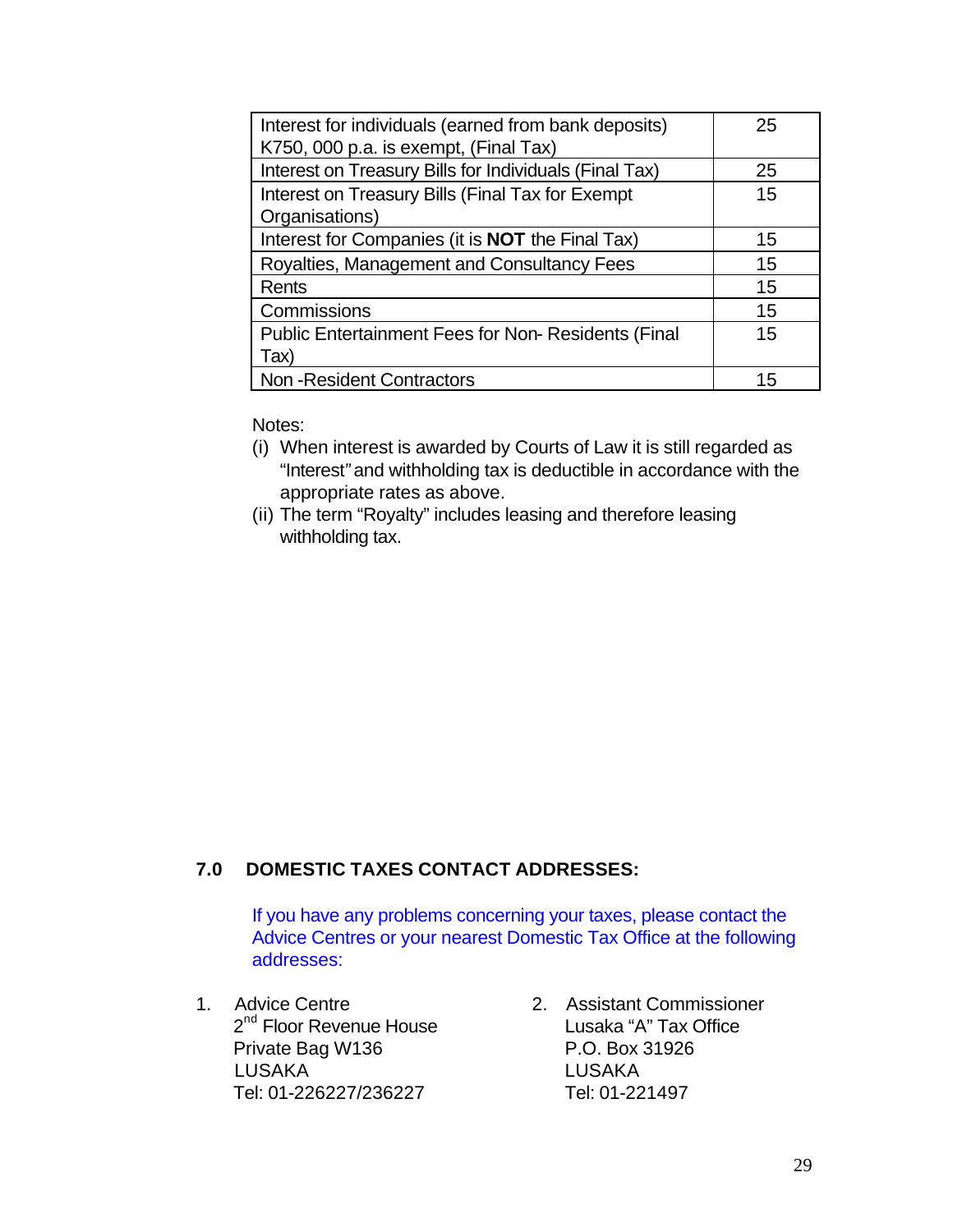Fax: 222717

- 3. Assistant Commissioner 4. Assistant Commissioner P.O. Box 31936 P.O. Box 31988 LUSAKA LUSAKA Tel: 01-221496 Telefax: 01-236892
- 5. Assistant Commissioner 6. Assistant Commissioner Ndola Tax Office Kitwe Tax Office P.O. Box 70181 P.O. Box 20855 NDOLA KITWE Tel: 02- 614694 Tel: 02-230362 Fax: 02- 614096 Fax:02-229942
- 7. Assistant Commissioner 8. Assistant Commissioner P.O Box 35710 P.O Box 35710 LUSAKA LUSAKA Telefax: 01-224935 Telefax: 01-221493 Fax: 01- 224935
- 9. Station Manager 10. Station Manager KABWE CHIPATA
- 11. Station Manager 12. Station Manager MONGU NANSA
- 13. Station Manager 14. Station Manager KASAMA LIVINGSTONE
- 15. Station Manager 16. Advice Centre SOLWEZI KITWE
- Lusaka "B" Tax Office Lusaka "C" Tax Office
	-
- Lusaka Taxes Central Unit **International & Coordination**
- Kabwe Tax Office **Chipata Tax Office**  P.O Box 80909 P.O. Box 510632 Telefax: 05-223642 Telefax: 06-221155
- Mongu Tax Office Mansa Tax Office P.O. Box 910110 P.O. Box 710112 Telefax: 07- 221662 Telefax: 02-821147
- Kasama Tax Office Livingstone Tax Office P.O. Box 410728 P.O. Box 60597 Telefax: 04- 221810 Telefax: 03-320772
- Solwezi Tax Office New York Nchanga House P.O. Box 110368 P.O. Box 20454